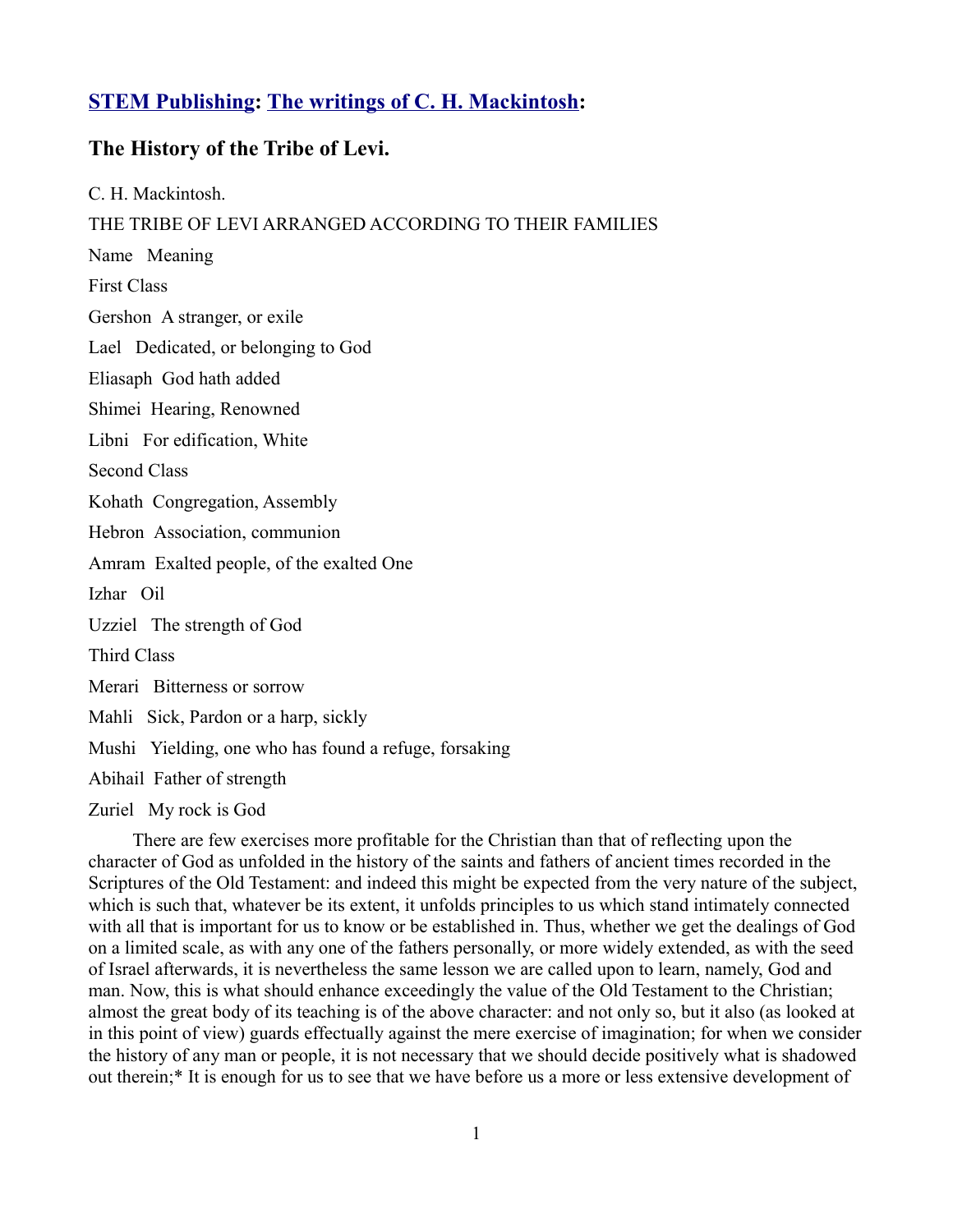the character and actings of God and man; and this, without ever descending beneath the surface of Scripture, cannot fail of being instructive and edifying to the soul.

{\*In many of the Old Testament narratives, however, the instruction is so manifestly typical that even the most cautious reader, if at all familiar with Scripture, cannot refuse to look at it in that point of view.}

But, of all the histories of the Old Testament embodying instruction of the above character, I believe there are few more copious, deep and varied than that which is about to engage our attention. If the narrative of a soul taken up by sovereign and eternal grace from the pit of corruption and deep depravity, carried through the various stages which grace and truth had enacted for sinful man, until at last he is set down in the very sanctuary of God and established in the enjoyment of the covenant of life and peace forever; if, I say, such a narrative would possess charms and present attractions to us, then does the history of Levi abound in this. It is only a matter of astonishment that a history fraught with such rich and varied instruction has not occupied more of the thoughts of those luminaries of the Church whose writings have been a source of comfort and instruction to all who have been taught to value the truth of God.

Yet, much as I see in the history of Levi, and much as I admire what I do see, I could not think of directing the reader's thoughts to the subject without informing him that I purpose doing little more than to bring before his mind in a connected way the various Scriptures which treat of this most interesting question; however, these Scriptures are so plain and striking that no one who is at all familiar with Scripture truths can fail to enter into them. Now, as I purpose, with the Lord's blessing and grace, to follow the history of Levi through all the Scriptures in which it is brought before us, I will commence with his birth, as recorded in Genesis 29: 34; "And she [Leah] conceived again, and bare a son: and said, Now this time will my husband be joined unto me, because I have borne him three sons: therefore was his name called Levi" (that is, "joined").

Here, then, we are presented with the birth and name of this most remarkable character — a name of wondrous significance as looked at in connection with his after history, whether in nature's wild and lawless extravagance, in which we find him "joined" with his brother in the perpetration of a deed of blood and murder (Gen. 34), or in the day when he was called to drink deeply and largely of the cup of God's electing grace, when " joined" with Aaron in "the work of the tabernacle" (Num. 8).

Genesis 34: 25-26: "And it came to pass on *the third day,* when they were sore, that two of the sons of Jacob, Simeon and Levi, Dinah's brethren, took each man his sword, and came upon the city boldly, and slew all the males. And they slew Hamor and Shechem his son with the edge of the sword, and took Dinah out of Shechem's house and went out."

As the Spirit of God in Jacob has furnished us with a striking commentary on the above piece of cruelty, we will consider the Scripture in which the commentary is given, namely, Genesis 49: 5-7: "Simeon and Levi are brethren; instruments of cruelty are in their habitations. O my soul, come not thou into their secret; unto their assembly, mine honour, be not thou united: for in their anger they slew a man, and in their self-will they digged down a wall. Cursed be their anger, for it was fierce; and their wrath, for it was cruel; I will divide them in Jacob, and scatter them in Israel."

We have here a truly humbling view of human nature as looked at in the light of the holiness of God. It is as if the Lord would say to us, Look here! behold a man clothed in nature's blackest garb, and presenting nature's most forbidding aspect. Examine him closely, in order that you, seeing what man is when stripped of all that false clothing which ignorance or vain self-righteousness would put upon him, may know the rich aboundings of My grace, which can avail to lift even such a one into the loftiest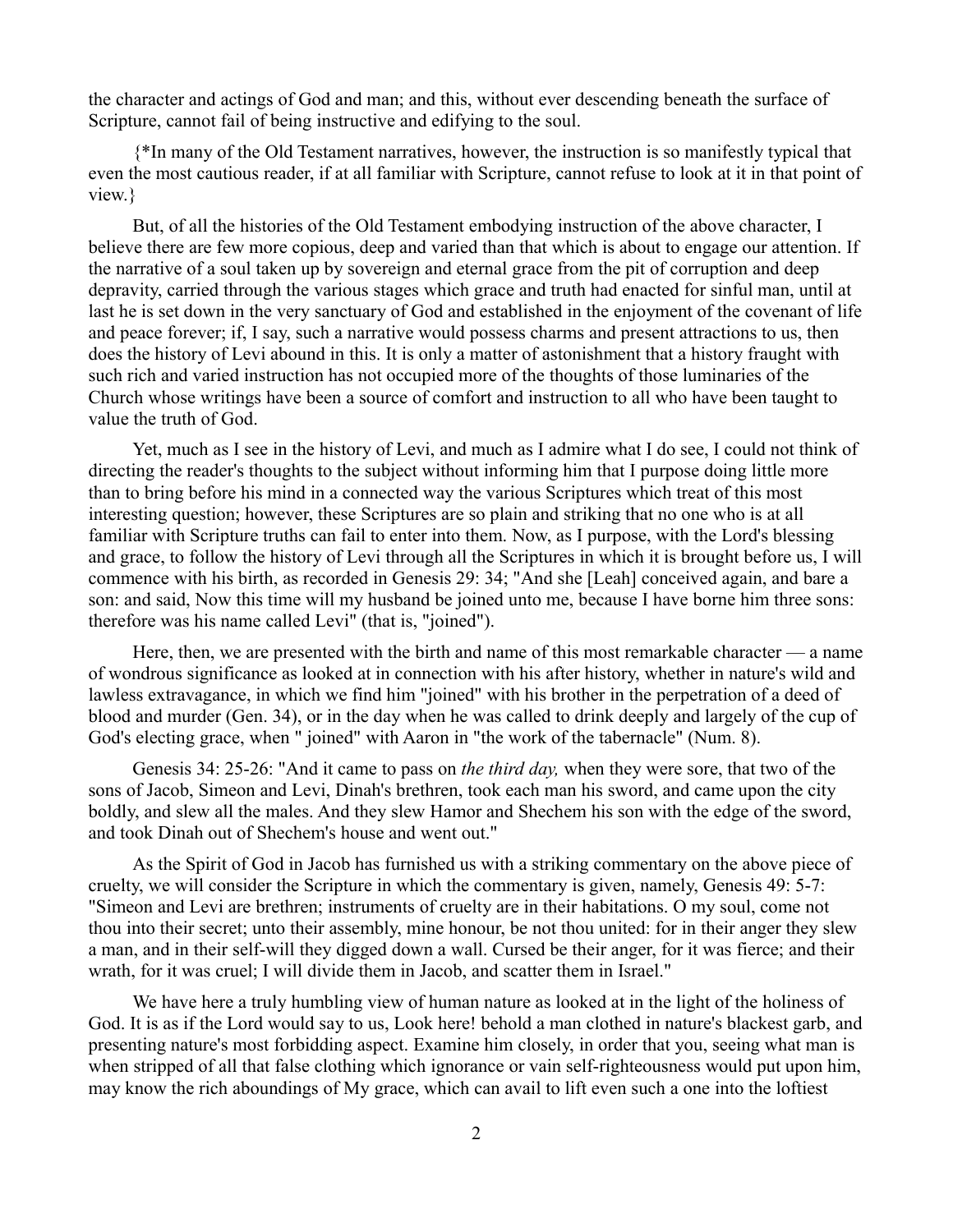heights of communion — heights which human conception would utterly fail to mount, but which My grace, through the blood of the cross, can make available to the very chief of sinners.

In reading such a description as that which the above passage presents to us, how needful it is for the sinner to bear in mind that it is not only in the light of *God's holiness* that he is called to look at himself, but also in the light of *His grace.* When this is learned he needs not be afraid to penetrate deeply into the dark recesses of his heart's corruption; for if God in grace *fill* the scene, the sinner (so far as his own righteousness is concerned) must necessarily be *out* of the scene; and then it is no longer a question of what we think about sin, but how *God* will deal with it in grace, and that is simply to put it away forever — yea, to bury it forever in the waters of His forgetfulness: thus it will be placing our sin side by side with God 's grace; which is what the gospel invites us to do, and which, moreover, is the only way to arrive at a proper settlement of the question of sin. On the other hand, where this saving principle is not known — not believed — the sinner will undoubtedly seek to make the load of his guilt as light as possible, in order that he may have as little to do as he may. This will ever lead to the most unutterable and intolerable bondage; or if not to this, to that which is much worse, even to detestable religious pride, which is of all things most truly abominable in the sight of God.

Reader, if you have not as yet got the question of sin settled between your conscience and God, ponder, I do beseech you, what I have now stated; for to know this principle in spirit is life eternal. Christ has, *once for all,* borne sin's deepest curse in His own body on the tree, and now even *Levi* can lift up his head for although he be by nature only conversant with *"instruments of cruelty,"* things which must have kept God forever at a distance from "his secret and his assembly;" although he be by nature cruel, *fierce, self-willed, scattered, and divided,* yet God can, in the exercise of His mercy, make him conversant with "the instruments of the tabernacle," bring him into the enjoyment of the covenant of *life* and *peace*, in union with the great head of the priestly family, and, in the power of this blessed union, cause him to have his *"lights and perfections with his Holy One"* (Deut. 33: 8; Mal 2: 4-5). However, we must not anticipate the teaching of passages which are yet to come under our notice; I will therefore close my remarks on this part of our subject by requesting my reader to compare attentively the character of Levi, as above recorded, with that which the Apostle Paul, quoting from the Psalms, has given of man generally whether Jew or Gentile: "There is *none* righteous, no, not one; there is *none* that understandeth, there is *none* that seeketh after God. They are *all* gone out of the way, they are *together* become unprofitable; there is *none* that doeth good, no, not one. Their throat is an open sepulchre; with their tongues they have used deceit; the poison of asps is under their lips, whose mouth is full of cursing and bitterness: their FEET ARE SWIFT TO SHED BLOOD: *destruction and misery are in their ways; and the way of peace have they not known:* there is no fear of God before their eyes" (Rom. 3: 10-18).

Exodus 32: 25-29 — "And when Moses saw that the people were naked; (for Aaron had made them naked unto their shame among their enemies:) then Moses stood in the gate of the camp, and said, Who is on the Lord's side? let him come unto me. And all the sons of Levi gathered themselves together unto him. And he said unto them, Thus saith the Lord God of Israel, Put every man his sword by his side and go in and out from gate to gate throughout the camp, and slay every man his brother, and every man his companion, and every man his neighbour. And the children of Levi did according to the word of Moses: and there fell of the people that day about three thousand men. For Moses had said, Consecrate yourselves to-day to the Lord, even every man upon his son, and upon his brother; that He may bestow upon you a blessing this day."

Here a new scene opens to us, and we are called to witness the dawning of a new day upon Levi; a day, moreover, which may justly lead us to anticipate great things. It is true we get him here likewise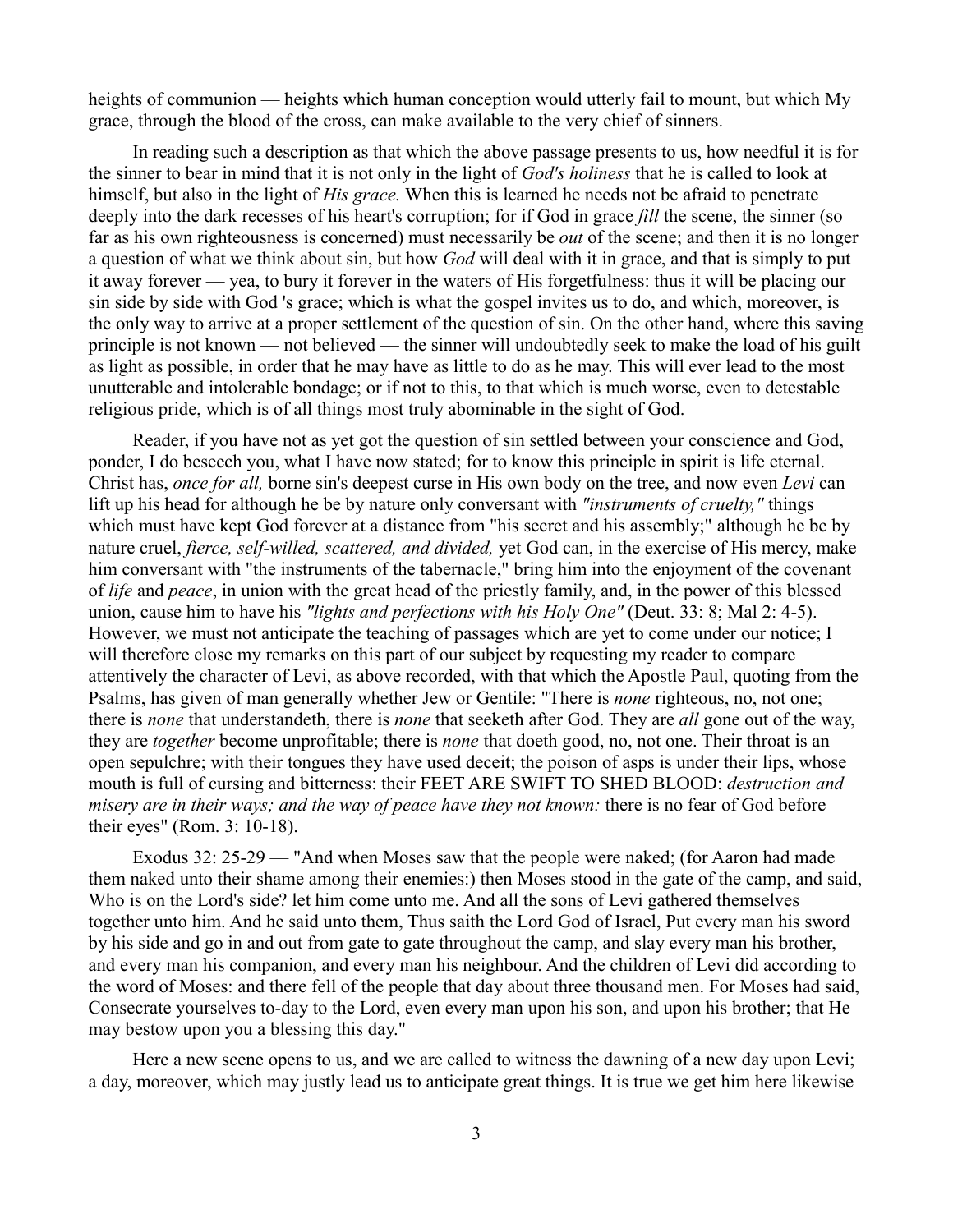with his sword by his side, but, oh, for what a different purpose, and in what a different cause! It is not now in anger and self-will slaying a man, but in holy jealousy and care for the honour of the Lord God of Israel, and in simple obedience to His command; and although this; may, and will, lead to the very cutting off of a brother, a son, or a friend, Levi cares not; for the word is, "Consecrate yourselves to the Lord, that He may bestow upon you a blessing." This was enough for Levi; and although by nature he was vile and utterly unfit either for the fellowship or service of God, yet is he nor the foremost in jealous vindication of His holy name and worship against those who would seek to "turn their glory into the similitude of an ox that eateth grass." Nor is Levi now seen "joined" with his brother Simeon — no he might join in league with him in the days of his wickedness for the perpetration of deeds of blood; but here, as I before observed, we get the opening of a new scene and therefore he is seen "joined" with the Lord and His servant Moses for the execution of righteous judgement upon idolatry.

And henceforth, in following the footsteps of Levi, we shall find that, instead of being "swift to shed blood," they are to be "swift in following the movements of the cloud, and, "swift" in performing the service of the tabernacle.

It would, of course, be quite foreign to our subject to dwell upon the sad and humbling scene that called out the above act of service on the part of Levi Suffice it to say that it was, as we know, on the part of Aaron and the camp, a ceasing to exercise faith in the fact that Moses was *alive* in the presence of God for them. The consequence of which was an entire forgetfulness of the mighty Hand and stretched out Arm that had brought them up out of the land of Egypt, and of their present position *in the wilderness;* hence, as might be expected, "the people *sat down to eat and drink* and rose up to play." May the Lord preserve us from like forgetfulness; and, seeing "those things were written for our admonition," may we be truly admonished thereby not to "lust after evil things."

We shall now pass on to the next Scripture, where we get the Lord's own thoughts upon the above act of service, namely, Deuteronomy 33: 8-11: "And of Levi he [Moses] said, Let thy Thummim and thy Urim be with thy Holy One, whom thou didst prove at Massah, and with whom thou didst strive at the waters of Meribah; who said unto his father and to his mother, I have not seen him; neither did he acknowledge his brethren, nor knew his own children: for they have observed Thy word and kept Thy covenant. They shall teach Jacob Thy judgements, and Israel Thy law; they shall put incense before Thee, and whole burnt sacrifice upon Thine altar. Bless, Lord, his substance, and accept l the work of his hands: smite through the loins of them that rise against him, and of them that hate him, that they rise not again."

In this passage we have real Levite service brought before us in the words, "who said unto his father and mother, I have not seen him," etc. The true and decided servant of God will ever have to experience something of this; indeed, the measure thereof will just be in proportion to the faithfulness and power of his walk: "flesh and blood cannot inherit the kingdom of God"; therefore every heir of that kingdom must show himself in '' readiness to deny all the claims which "flesh and blood" would make on him, whether in himself or in others. Most happily does the address to "the queen," in Ps. 45, connect itself with this point: "*Harken*, O daughter, and *consider*, and *incline thine ear; forget e also thine own people* and thy father's house; so shall the King greatly desire thy beauty for He is thy Lord, and worship thou Him" (vers. 10-11).

We have all to watch against a tendency to be influenced by the claims of flesh and blood, in our testimony for Christ. He Himself has said on this subject that "no man having put his hand to the plow and *looking back,* is fit for the kingdom of God" (Luke 9: 62). And, as some one has observed, it was upon this point that the prophet Elisha's character seemed a little defective, for when Elijah cast his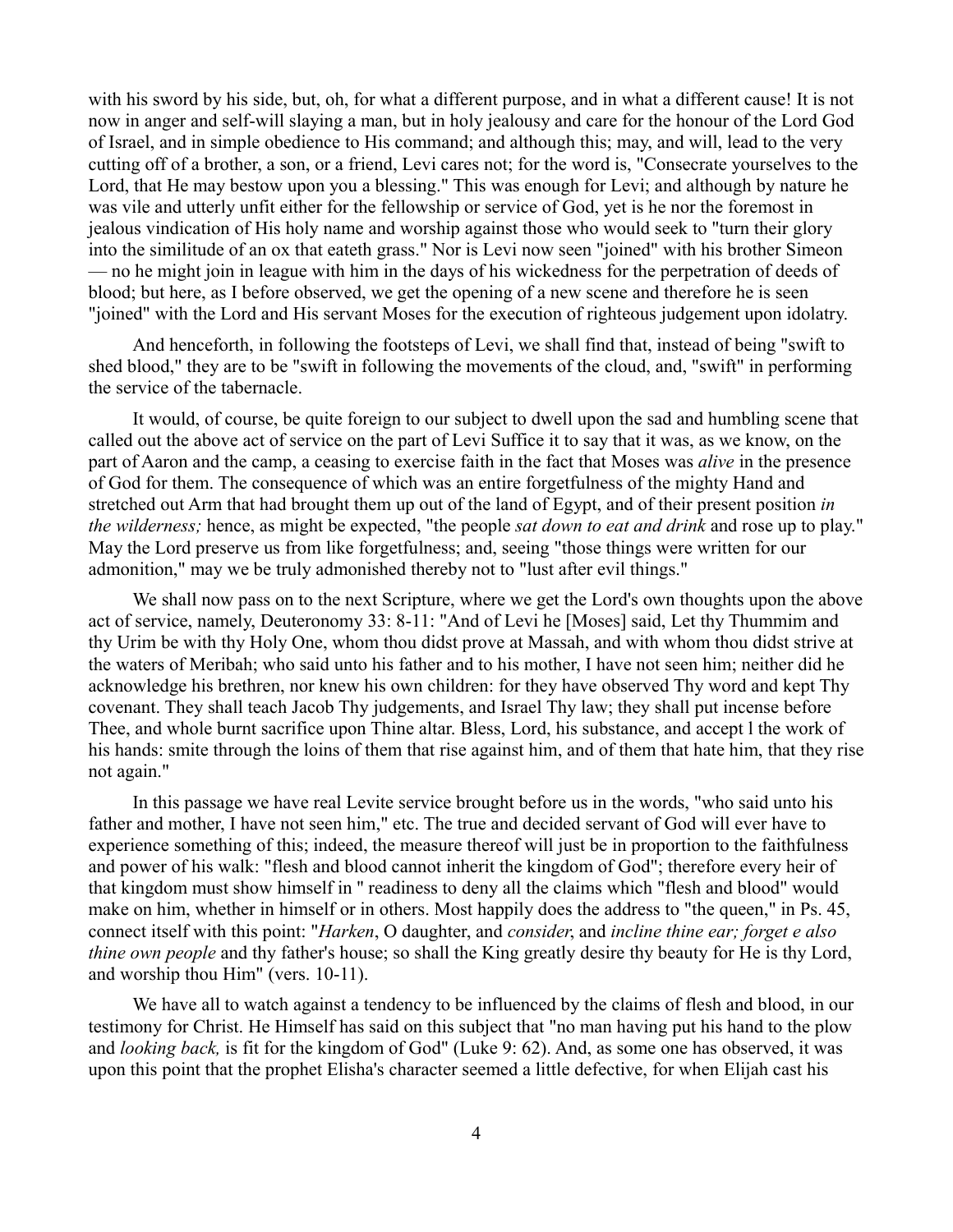mantle over him, or, in other words, when he had put upon him the high honour of making him a prophet of the Lord God, Elisha's heart seemed to yearn after home, and he said, "Let me, I pray thee, *kiss my father and my mother*, and *then* I will *follow thee"* (1 Kings 19: 20). Now this was most natural, and, as some would say, amiable and affectionate; but, oh, amiability and natural affection have often hindered people from entering as they should into the Lord's service; and although it is one of the marks of the latter-day apostasy to be "without natural affection," yet does Moses, in the above-cited passage, ask the Lord to bless Levi, because "he said unto his father and his mother, I have not seen him, neither did he acknowledge his brethren, nor knew his own children." How grossly inconsistent would it have been for Levi to have said, "Let me kiss my father and my mother," when called to enter upon the Lord's work; and not less so is it for us to allow the claims of "flesh and blood" to interfere with our true-hearted Levite service to our God, who has done so much for *us*.

But let us carefully observe the blessed consequences of this decision of character on the part of Levi. These are, first, "They shall teach Jacob Thy judgements, and Israel Thy law." Secondly, "They shall put incense before Thee, and whole burnt sacrifice upon Thine altar." Thirdly, "Bless his substance." Fourthly, "Accept the work of his hands." Fifthly, "Smite through the loins of them that rise against him, and of them that hate him, that they rise not again." All these fruits are distinct, and yet intimately connected, as springing from the same source, namely, sample, devoted and uncompromising obedience to the Lord. As to the first of these fruits, how true it is that it is only the man who himself endeavours to walk in power before God that can speak with effect to the hearts and consciences of others; nothing else will do — nothing else will tell, either upon the hearts or in the lives of Christians. There may be, and, alas, is much of mere systematic teaching and preaching of things which the mere intellect may have received, and which, by a natural fluency of language, we may be able to give out; but all such teaching is vain, and had much better be avoided in the sight of God. True, it might often give to our public assemblies an appearance of barrenness and poverty which our poor, proud hearts could ill brook; but would it not be far better to keep silence than to substitute mere carnal effort for the blessed energy of the Holy Spirit?

True ministry, however, the ministry of the Spirit, will always commend itself to the heart and conscience. We can always know the source from which a man is drawing who speaks in "the words which the Holy Ghost teacheth," and with the ability which God giveth; and while we should ever pray to be delivered from the mere effort of man's intellect to handle the truth of God amongst us, we should diligently cultivate that power to teach which stands connected, as in Levi's case, with the denial of the claims of flesh and blood, and with entire devotedness to the Lord's service.

In the second consequence above referred to we have a very elevated point: "They shall put incense before Thee, and whole burnt sacrifice upon Thine altar." This is worship. We put incense before God when we are enabled, in the power of communion, to present in His presence the sweet odour of Christ in His person and work. This is our proper occupation as members of the chosen and separated tribe.

But it is particularly instructive to look at both the above mentioned consequences in connection; i.e., the Levites in ministry to their brethren, and the Levites in worship before God: it was as acceptable in the sight of God, and as divine an exercise of his functions, for a Levite to instruct his brethren as it was for him to burn incense before God. This is very important. We should never separate these two things. If we do not see that it is the same Spirit who must qualify us to speak for God as to speak to Him, there is a manifest want of moral order in our souls. If we could keep this principle clearly before our minds, it would be a most effectual means of maintaining amongst us the true dignity and solemnity of ministry in the Word: having lost sight of it has been productive of very sad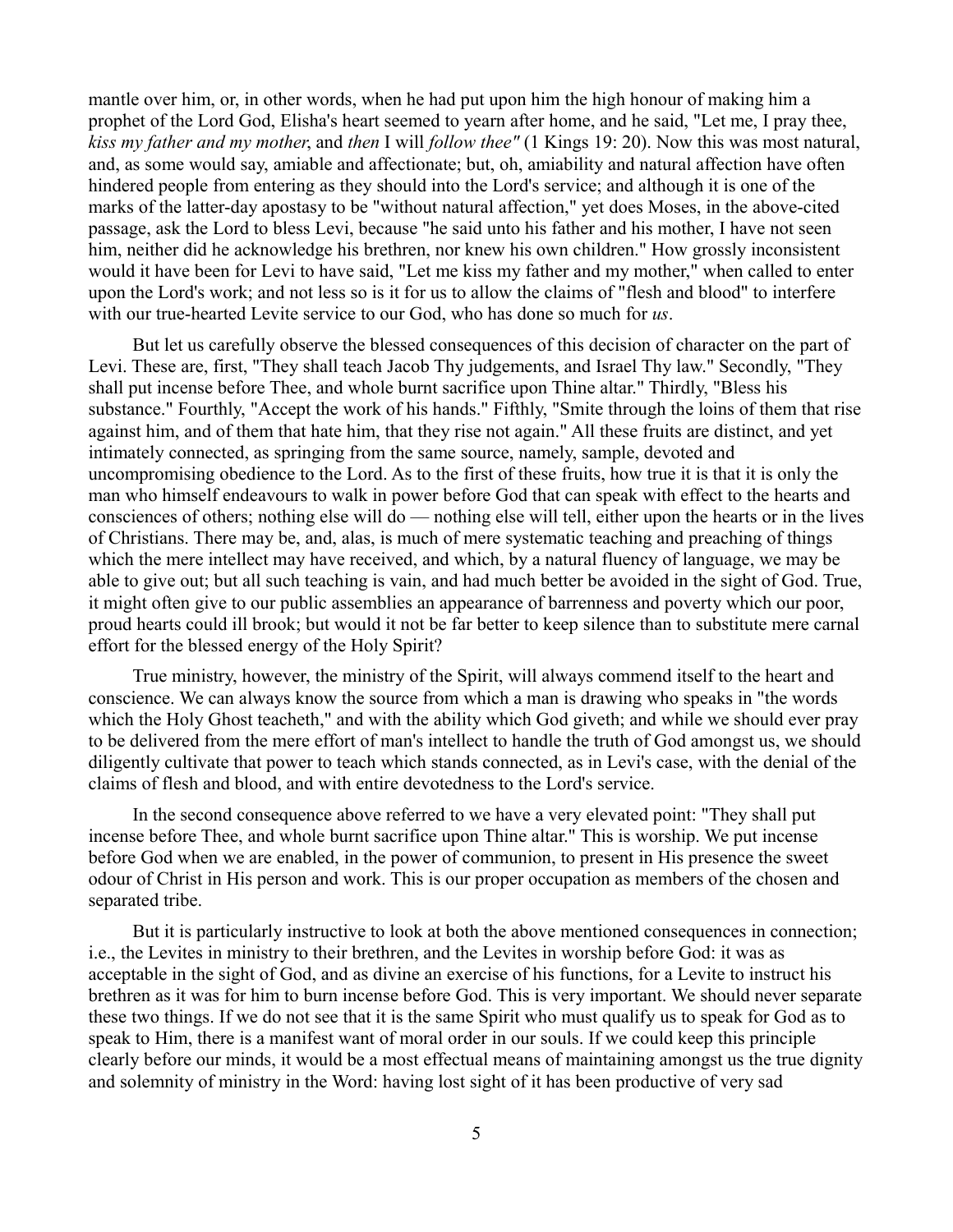consequences. If we imagine for a moment that we can teach Jacob by any other power or ability than that by which we put incense before God, or if we imagine that one is not as acceptable before God as the other, we are not soundly instructed upon one of the most important points of truth; for, as some one has observed, "Let us look at this point illustrated in the personal ministry of Christ, and we shall no longer say that teaching by the Holy Ghost is inferior to praise by the same, for surely the apostleship of Christ when He came *from God* was as sweet in its savour to God as His priesthood when *He went to God* to minister to Him in that office. The candlestick in the holy place which diffused the light of life — God's blessed name — was as valuable, at least in His view, as the altar in the same place, which presented the perfume of praise, whether of Christ personally, or of His body the church, for in both do we not equally see Christ."

We now come to speak of the third point, namely, "Bless, Lord, his substance." This is just what we might have expected; an increase of blessing will ever be the result of real true-hearted devotedness to Christ. "Every branch in Me that beareth fruit He purgeth, that it may bring forth more fruit;" "The diligent soul shall be made fat;" and "To him that hath shall more be given." Levi had exhibited much diligence of soul in the Lord's service — he had shown himself in readiness to vindicate His name in strong and decided opposition to every mere human thought and affection; and now the Lord will show Levi that He is not unrighteous to forget his work and labour of love, "for He will bless his substance." We find the Apostle Paul bringing forward the same principle to his son Timothy when he tells him to "meditate on these things; *give thyself wholly to them,* that *thy profiting may appear to all* Here he connects the "profiting" with the "giving himself wholly": this will ever be the case; and if we would experience more than we do the meaning and power of the words, "Bless, Lord, his substance," we must first endeavour to enter into the meaning of what goes before, namely, "who said to his father and to his mother, I have not known him," etc. "Every one that hath forsaken houses, or brethren, or sisters, or father, or mother, or wife, or children, or lands, for My name's sake, shall receive an hundredfold, and shall inherit everlasting life" (Matt. 19: 29).

Not less striking is the connection between what has just been stated and our fourth point, namely, "Accept the work of his hands." This I conceive to be a point of the greatest importance to us, and one which involves a question upon which we frequently display much want of intelligence. We often find it difficult to reconcile the idea of salvation through free grace with that of an increase of blessing and power for walking in obedience; and yet we find the two things constantly maintained in Scripture; thus we read, "He that hath My commandments, and keepeth them, he it is that loveth Me; and he that loveth Me shall be loved of My Father, and I will love him, and *will manifest Myself to him."* And, again, "If a man love Me, he will keep My words; and My Father will love him, and We will come unto him and make Our abode with him" (John 14: 21, 23).

This is very clear and decided upon the subject: we see here that the manifestation of the Son is made to depend on our keeping the commandments of Christ. Grace takes up a sinner and leads him into the knowledge of the full forgiveness of his sins through faith in the blood of the Lord Jesus Christ: but all this is simply a means to an end: it is, in a word, to set him down in a position of responsibility to Christ, which position he by nature could never have sustained, because "the carnal mind is enmity against God; it is not subject to the law of God, neither indeed can be." If, then, a man be put into a place of responsibility It is clear that the more faithfully and diligently he maintains that place, the more enlarged will be his communion.

A father may have two children, the one obedient, the other the very reverse; now, they are both his children; neither the obedience of the one nor the disobedience of the other can interfere in the least with the relationship existing between them; but can we have a question as to which of them would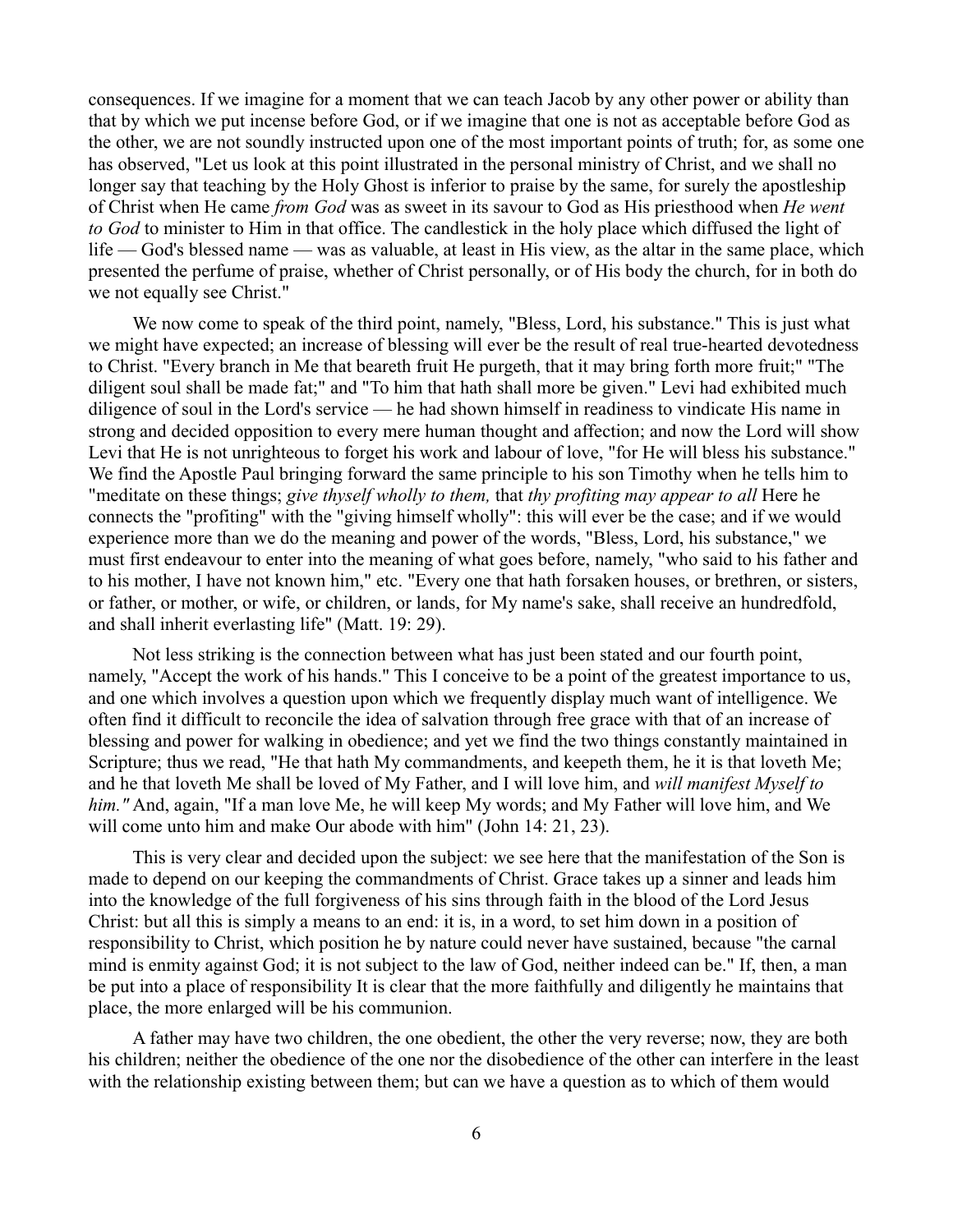enjoy most of the father's presence and affection? Surely not; a father likes to be obeyed, and will love the obedient child. There may be extraordinary cases where, from a warped judgement or a blind and unmeaning partiality, the disobedient, lawless son may have more of the heart of the parent than the other; but this is not so with God: His judgement is clear and unerring: He can accurately distinguish between the one that honours Him and the one that despises Him: the former "He will honour," the latter He will "lightly esteem." The Lord does not ask a sinner *dead* in trespasses and sins to serve Him, for all such a one could do would be polluted with sin — his very prayers are polluted — his meditations are polluted — his acts of benevolence are polluted; in a word, he is all polluted, from the crown of his head to the sole of his foot, and therefore can do nothing acceptable in the sight of God. But the Lord quickens those that are dead in trespasses and sins, and then teaches them to "walk worthy of Him as dear children," and to be fruitful in every good word and work, to the praise of His name: and when we do this He graciously condescends to "accept the work of our hands." But not only does Scripture abound with precepts which confirm what has been above stated, it also affords numerous examples and illustrations of the same; thus, for instance, the case of Abraham and Lot, in the opening of the book of Genesis. These were both servants of God, but yet how differently they walked! one loved God; the other loved the well-watered plains of Sodom: and the consequence was, that while the Lord Himself could meet with Abraham, and sup with him, and, moreover, unfold to him His counsels with reference to Sodom, He merely sends angels to Sodom, and we can plainly perceive in their manner toward Lot their marked disapproval of his circumstances, for when he invites them into his house, they reply, *"Nay, but we will abide in the street all night."* 

This is plain: the angels of the Lord would rather abide all night in the streets of guilty Sodom than go in to a child of His who was not walking in obedience; nor does the fact that they afterwards consented to go in at all interfere with the point which I am seeking to establish; no, their answer speaks volumes of the most solemn and practical instruction to us; they enter into *Lot's house,* it is true; but if they do, it is only to counteract the sad effects of *Lot's sin.* May we, then, seek, by prayer and communion with God, to keep ourselves in the path of obedience, so that we may prove in our soul's happy experience the meaning of the prayer in our text, "Accept the work of his hands."

We have now arrived at the fifth and last point in this branch of our subject, namely, "Smite" through the loins of them that rise against him, and of them that hate him, that they rise not again." This is properly the last point, when there shall be neither "adversary nor evil occurrent " we shall rest from our labour and conflict, and enter into possession of that upon which hope now feeds; therefore, when it can be said of our enemies "that they rise not again," we shall be happy indeed.

However, there is much of practical value in this point in the connection in which it stands here, i.e., as a *consequence* of obedience; there is nothing that gives the soul such marvellous power over enemies as an obedient, holy walk. Christ has conquered the devil, the death and hell, and He has moreover crucified the flesh with the affections and lusts, and therefore when a soul believes on the Lord Jesus Christ, he is introduced at once into a place where he has Satan, the world, and the flesh under his feet; and it is as he walks in the power of resurrection life, that he can at all maintain this, his blessed ground. But alas! how often does it happen that instead of having all these *our* enemies under our feet, we are found under their feet, to the gross dishonour of our Lord, and the sorrow and debility of our own souls, and why, but because we walk not in simple obedience.

Every step we take in real obedience to Christ is, so far, a victory gained over the flesh, and the devil; and every fresh victory ministers fresh power for the conflict which follows; thus we grow. And on the other hand, every battle *lost* only serves to weaken us, while it gives power to our enemies to attack us again. Thus we see that the man whose heart is truly devoted to the Lord will have power to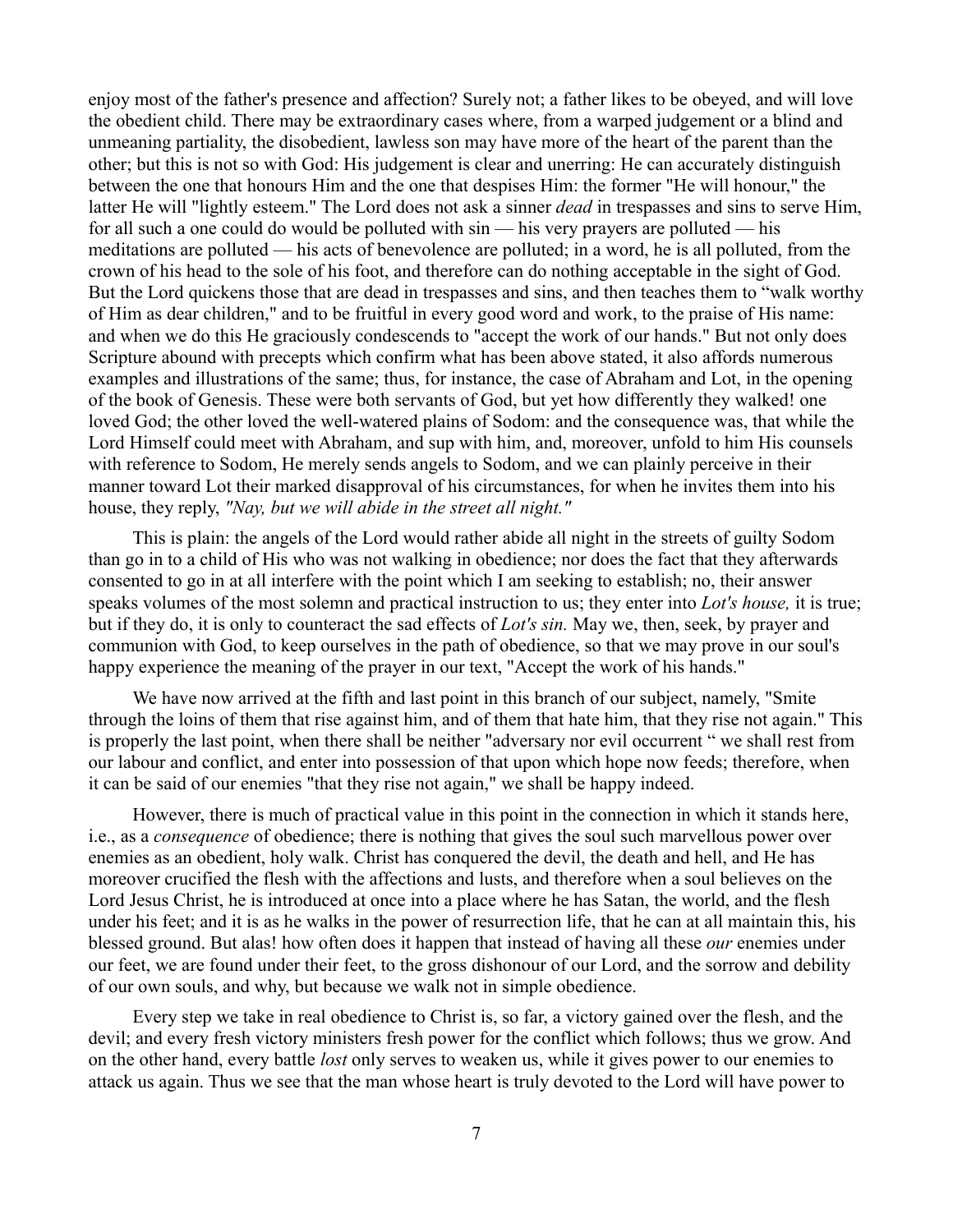teach — power to worship; he will increase in substance, for Christ causes those that love Him "to inherit *substance*" (Prov. 8). He will enjoy more of God's favour and of the light of His countenance, for "them that honour Me I will honour"; and, finally, he will have enlarged power over all enemies. All these are the fruits of that true Levite devotedness which will enable a man to say "to his father, and to his mother, I have not seen him"; or, in other words, those fruits can only be enjoyed by one who is ready to "leave all and follow Christ." This being the case, then, we can have little difficulty in accounting for the poverty in gifts of ministry — the poverty in worship — the meagreness of growth — the many interruptions in the enjoyment of divine favour — the almost total lack of power over enemies of which we have all to complain. Many seek to satisfy themselves by saying that we cannot expect the same power in gifts and worship now as that which fell to the lot of the saints in the apostolic day, and this, of course, we are not going to deny; but then, the question is, Have we as much power and freshness in these things as we might have? I believe we have not — and why? Is not Levi's God our God? Yes, He is, blessed be His name, and the same everlasting and abundant fountain of blessing as ever He was, but we, alas, are *far behind* in the matter of Levi's true devotedness; and this is the root of it all, for it remains unalterably true that "to him that hath shall more be given," and "we cannot serve two masters." This is true — solemn — and practical.

We are now called to consider a Scripture which will unfold to us at once the wondrous secret of how a sinner so degraded as Levi could hold a place of such elevation and nearness to God as that which he afterwards Occupied. There is nothing in a sinner by nature with which God could hold any intercourse; therefore, if ever He brings any one into a place of blessing and high communion, He does so in *pure grace,* and thus *excludes* "boasting" altogether, for "no flesh shall glory in His presence." Those who look upon it as presumption in a sinner to speak of holding a place of such nearness to God, seem to lose sight of this completely. It could never be *pride* that would lead any one into a place where he would be broken to pieces, and be shown that he was altogether corrupt and worthless; if God were to elevate *flesh*, and bring flesh into a place of nearness to Himself, then indeed there would be some force in the objection on the ground of presumption; but God does no such thing: the flesh is so far gone in ruin that it cannot be improved, and therefore God declares in the Cross His mind about the flesh, namely, that it is a condemned thing; but He, by the same Cross, gives the poor sinner *life*, and in the power of *that life,* and not in the power of life in the flesh, He brings the sinner into His presence and sets him down at His table; so that it is not the presumption of a poor prodigal that assigns the place which he is to occupy, but the *grace* and boundless loving kindness of the father: thus, God says to Noah, "The end of all flesh is come before Me," and what then? "Make thee an ark of gopher wood" — and in that ark is Noah raised up beyond the region of judgement, and a judged world, into a place of undisturbed communion. Now, we shall find the very same principles developed in God's dealings with Levi, in the Scripture which is about to engage our attention. I shall first consider their cleansing; and secondly, their position and service. First, their cleansing as recorded in

## Numbers 8: 5-14:

"And the Lord spake unto Moses, saying, Take the Levites from among the children of Israel, and cleanse them. And thus shalt thou do unto them, to cleanse them: Sprinkle water of purifying upon them, and let them shave all their flesh, and let them wash their clothes, and so make themselves clean. Then let them take a young bullock with his meat offering, even fine flour mingled with oil; and another young bullock shalt thou take for a sin offering. And thou shalt bring the Levites before the tabernacle of the congregation: and thou shalt gather the whole assembly of the children of Israel together: and thou shalt bring the Levites before the Lord: and the children of Israel shall put their hands upon the Levites: and Aaron shall offer the Levites before the Lord for an offering of the children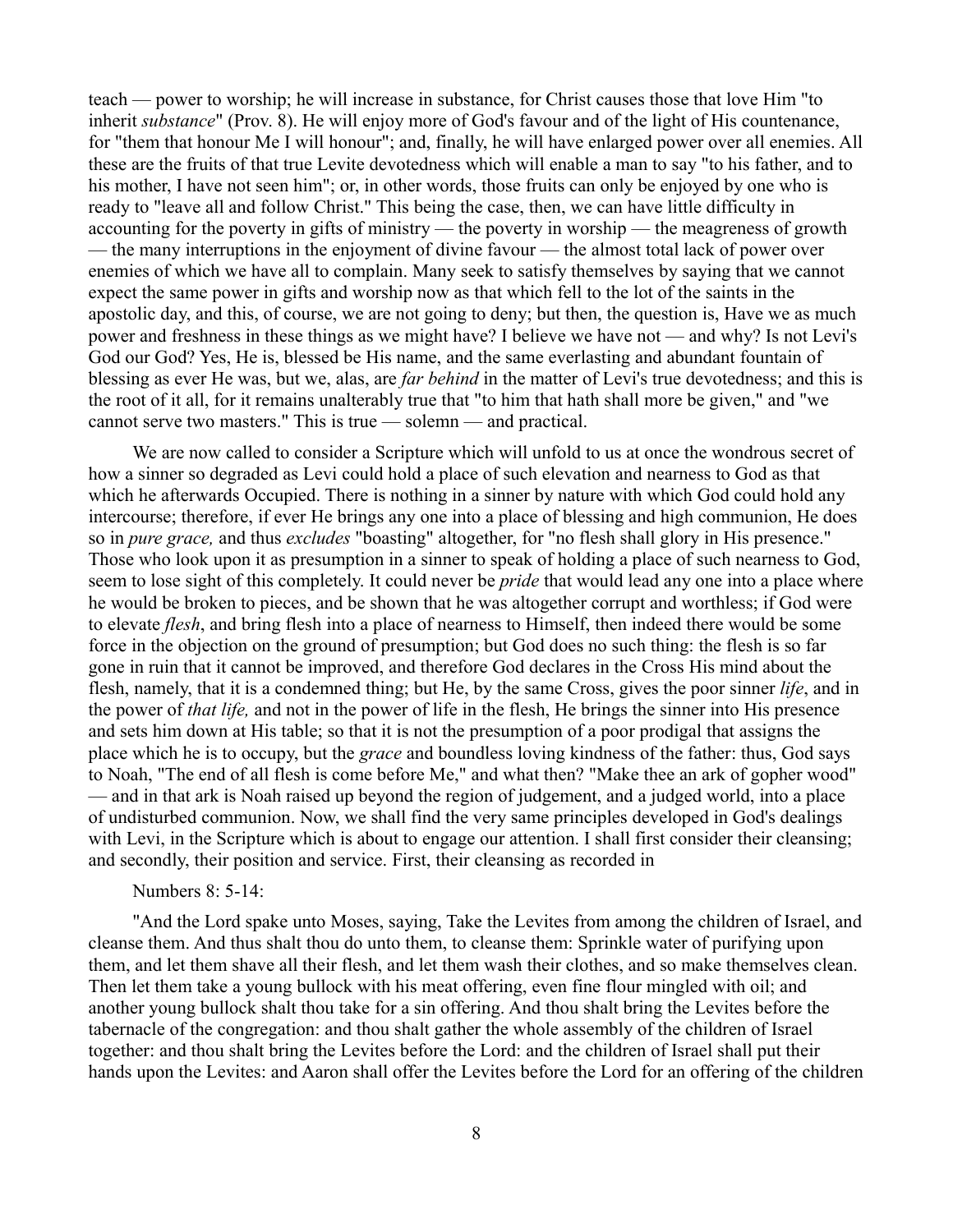of Israel, that they may execute the service of the Lord. And the Levites shall lay their hands upon the heads of the bullocks: and thou shalt offer the one for a sin offering, and the other for a burnt offering, unto the Lord, to make an atonement for the Levites. And thou shalt set the Levites before Aaron, and before his sons, and offer them for an offering unto the Lord. Thus shalt thou separate the Levites from among the children of Israel: and the Levites shall be Mine."

This passage furnishes us with a very rich and blessed branch of our interesting subject. We were enabled to see, in looking at Levi by nature, that such was his character that God would have no fellowship with him whatever, and that, so far as Levi was concerned, he should abide forever in *his own habitation,* in company with the "instruments of cruelty" which were therein. But God will not leave him there, and therefore God must Himself provide the remedy — God Himself must cleanse this self-willed, cruel and fierce man. And here we are invited to recall a thought which occurred to the mind in the opening of this paper, viz., that man's sin must ever be brought into the presence of God's grace. Levi had nothing else to look to; his sin was such as to preclude every thought of human remedy; the law condemned Levi's nature; and God had pronounced him unfit for His presence. And what, then, had Levi to do? Could he set himself with heart and soul to keep the law? Impossible: the law had not only condemned his works, but pronounced the curse of God upon his very nature. The law said, "Thou shalt do no murder" and having said this, it added, "*Cursed* is every one that continueth not in all things that are written in the book of the law, to do them." But Levi had murder in his nature, therefore Levi's nature was cursed.

What, then, could Levi do? Might he not cast himself over upon the mercy of God with the hope that He would deal lightly with his sins? No; by no means: God had given forth His solemn and unalterable decree, "O my soul, come not thou into their secret"; God could not come into a habitation wherein were "instruments of cruelty."

Thus, then, Levi was completely shut up without a single means of escape; the law nailed him down to this one point, "Answer my demands." And all that Levi had towards the discharge of these demands was, "anger, fierceness, murder, self-will, cruelty," etc.: poor resources, alas! Nor would the law of God enter into any composition with the sinner; it should have "the uttermost farthing," or else the word was, *"cursed art thou."* Therefore Levi, *as a man alive in the flesh,* or, in other words, Levi, as seeking to get life through the law, was judged, condemned, and set aside, and it only remained for him to take thus the place of *one dead,* in order that God might *in grace* quicken him into new life, which God was ready and willing to do, and which, as we shall see, He graciously did, according to His own marvellous thoughts, and in His own way.

{The reader will, of course, bear in mind that what is stated the believer now knows in reality through the Holy Ghost.}

Levi, then, had just to see himself as one that was, in God's account, *dead*, as we read "for they [i.e., the Levites] are wholly given unto Me from among the children of Israel; *instead* of such as open every womb, even *instead* of the first-born of all the children of Israel, have I taken them unto Me: for all the first-born of the children of Israel are Mine both man and beast: on the day that I smote every first-born in the land of Egypt, *I sanctified them for Myself; and I have taken the Levites for all the first-born of the children of Israel"* (Num. 8: 16-18).

The Lord passed through the land of Egypt with the sword of justice unsheathed, to smite all the first-born, nor would Israel's first-born have escaped, had not the sword fallen upon the neck of the spotless victim and thus, as some one has beautifully observed, "There was death in every house, not only in the houses of the Egyptians, but also in those of the Israelites: in the former, it was the *death of*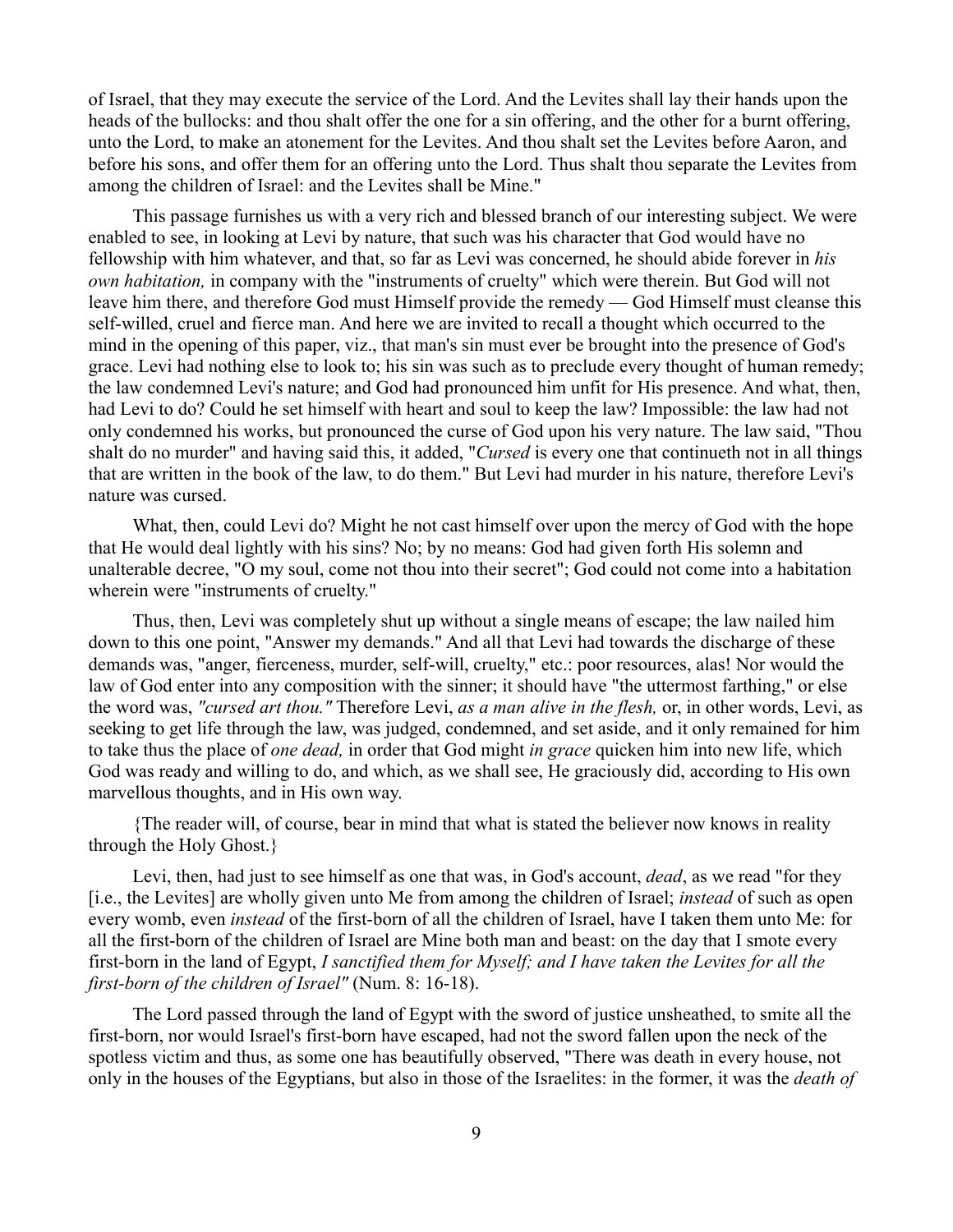*Egypt's first-born;* in the latter, the death of God's LAMB."

The Levites, then, were taken *instead* of those upon whom the sword of the destroying about Levi in this paper is to be regarded as typical of that which angel should have fallen; or, in other words, *the Levites were, typically a dead and risen people,* and thus were no longer looked at in the circumstances of nature, but of *new life* through grace, in which they were placed by God Himself. And here let me observe that this is the path which every sinner must travel if he would know experimentally anything of Levi's after history. There is no other way in which to escape from the judgement of the law on the one hand, or from the horrid workings of indwelling corruption on the other, than simply to see ourselves "dead" to both, and "alive unto God through Jesus Christ." "How shall we," says the apostle, "that are *dead to sin* live any longer therein? Know ye not that so many of us as were baptised into Jesus Christ were baptised into His death? Therefore we are buried with Him by baptism into death; that, like as Christ was raised up from the dead by the glory of the Father, even so we also should walk in newness of life" (Rom. 6: 2-4). And, again, "Wherefore, my brethren, ye also are become *dead* to the *law* by the body of Christ, that ye should be *married to another,* even to Him who is raised from the dead, that we should bring forth fruit unto God" (Rom. 7: 4). But not only are death and resurrection the only possible means by which a sinner can escape the condemnation of the law and the tyrannical sway of sin, they are also the only means by which he can acceptably serve God. The flesh, or carnal mind, cannot serve God, for it is not subject to His law, neither indeed can be; therefore we infer that the sources of that life by which we can serve God are not to be found in the flesh, but only in union with the Lord Jesus in resurrection. "If a man abide not *in Me,* he is cast forth as a branch and is withered" (John 15: 6). Consequently, when God would bring Levi into a place of nearness and service to Himself, He shows him to us as passing through those circumstances which, in the clearest manner, illustrate *death and resurrection;* for they are taken instead of those that were as dead, but who escaped. through the death of the lamb: and then having thus passed through the circumstances of death, they are told in chap. 8 to *"put off the old man and put on the new"* for that is the meaning of the "washing of water,'' and "shaving of the flesh," etc. This is in full keeping with what the apostle states to his son Titus: "For we ourselves also were sometime foolish, disobedient, deceived, serving divers lusts and pleasures, *living in malice and envy,* hateful, and hating one another. But after that the kindness and love of God our Saviour toward man appeared, not by works of righteousness which we have done, but according to His mercy He saved us, by the *washing of regeneration,* and renewing of the Holy Ghost, which He shed on us abundantly through Jesus Christ our Saviour" (Titus 3: 3-6).

But in order that we may have a clearer and more comprehensive view of the ground upon which the Levites stood before God, I would refer, in as brief and concise a manner as I can, to the offerings connected with their consecration: these were the burnt offering, the meat offering, and the sin offering; all, as we shall see, showing out the Lord Jesus Christ in His varied aspects.\* And first, the burnt offering: the principles unfolded in this offering are brought out in the first chapter of Leviticus, where we read, "If his offering be a burnt sacrifice of the herd, let him offer a male without blemish: he shall offer it of his own voluntary will at the door of the tabernacle of the congregation before the Lord" (ver. 3).

{\*It may be well just to observe here that in considering the offerings above referred to I have merely looked at them with reference to the question of Levi's history}

Here, then, is something real for the soul to feed on and rejoice in. We have in the burnt offering the Lord Jesus Christ, in all His fullness and perfections, as offering Himself "*without spot to God,"* and also as accepted before God *for us.* In this He was found to be *"a male without blemish";* so much so, that the One in whose sight the very heavens are not clean, could say, "In whom I am well pleased":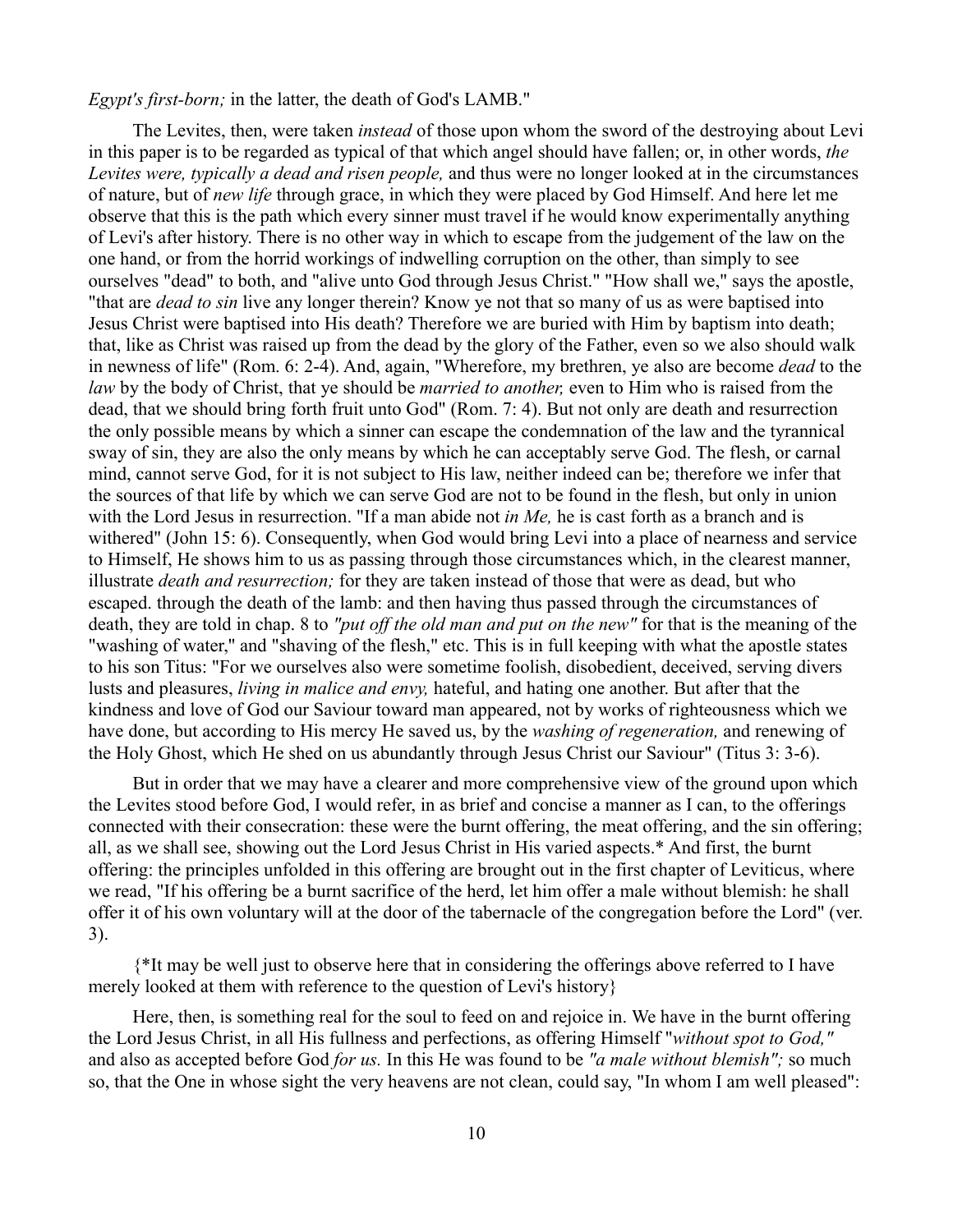and again, "Mine elect, in whom My soul delighteth."

But further, this unblemished offering presents Himself voluntarily at the door of the tabernacle. "No man," says the Lord Jesus, speaking of His life, "taketh it from Me, but I lay it down of Myself: I have power to lay it down, and I have power to take it again: this commandment have I received of My Father." And truly, in tracing the way of the blessed Jesus through this defiled world, we can recognise this feature of the burnt offering in a very striking manner. From first to last His course was marked with all the steadiness and divine uninterrupted calmness of true devotedness to God. The billows of dark and fierce temptation might roll and toss themselves with a range and fury which would have crushed one less than God. The devil might stir up all his deadly malice against Him; man might display all his enmity — enmity which could only be outdone by the eternal friendship of this devoted One. His disciples, moreover, may refuse to "watch with Him one hour." Death may arm himself with all his ghastly terrors, and pour out a cup mixed with hell's bitterest ingredients; and further, display his deadly sting in all its infernal keenness and power to wound. The grave may conjure up all its unutterable horrors to make one grand struggle for "*victory*," but *all* in vain. The answer of this unblemished voluntary offering to all these was, "My meat and My drink is to do the will of Him that sent Me, and to finish His work." He had His eye upon one object, and that was "the joy that was set before Him." He looked forward to the moment when He would be able to draw forth from the inexhaustible treasuries of eternal love the rich and princely fruits of His hard-bought victory, and pour them forth in divine profusion upon the "travail of His soul"; even the Church, which He loved, and purchased with His own precious blood. He eagerly anticipated "the morning without clouds," when, surrounded by the myriads of His ransomed brethren, He will sound forth in everlasting strains the mighty answer to all the foul aspersions of the enemy as to the love of God toward the sinner. All these attractions, I say, He had before Him, and therefore He marched onward in the greatness of His strength; He *steadfastly* set His face to go to Jerusalem." Lord Jesus Christ, invigorate our poor cold hearts to sound forth the eternal honours of Thine adorable name; and may our lives be more and more the decided evidence of our hearts — love to Thee, for "Thou alone art worthy!" All this is surely most blessed for us; but, blessed as it is, it is not all; there are other strokes from the pencil of the Divine Artist, calculated, in the highest degree, to captivate our spiritual tastes, yea, more, to feed our souls. "He shall put his hand upon the head of the burnt offering; and *it shall be accepted for him,* to make atonement for him" (ver. 4). Here, then, is grace! Levi, the self-willed, cruel, fierce, and blood-shedding Levi, is accepted in all the perfectness and acceptableness of this "unblemished male" before God: whatever of excellency, whatever of value, whatever of purity, God beheld in this offering, that did He likewise behold in Levi as "accepted in the offering." Thus, look at Levi *apart from* the offering, and you will find him such that God could not come into *his* assembly: but look at him as *in the offering,* and you find him, through grace, as pure and as perfect as the offering itself. Nothing could surpass this most excellent grace. The grace that could take up a sinner from such a pit of corruption as that in which Levi lay grovelling, and lead him into such high elevation, deserves the highest note of praise; and, blessed be God, it shall, ere long, have it from all who, like Levi, have felt its sacred power.

However, we must not enter too minutely into the detail of this burnt offering, and there are just two points further to which I will refer. The first is presented to us in ver. 6: "And he shall flay the burnt offering, and cut it into his pieces." Here we see at once to what a process of strict, jealous and uncompromising scrutiny the Lord Jesus exposed Himself in offering Himself before God. It was not enough that the animal should be APPARENTLY "without blemish," for the skin, or *outward surface,* might look very well, and at the same time the offering be not at all fit for God's altar; therefore the *outward surface* must be removed, in order that this offering may be examined in all its sinews, joints and veins, and thus be found, as to *the springs of action, the structure of his frame,* and the source and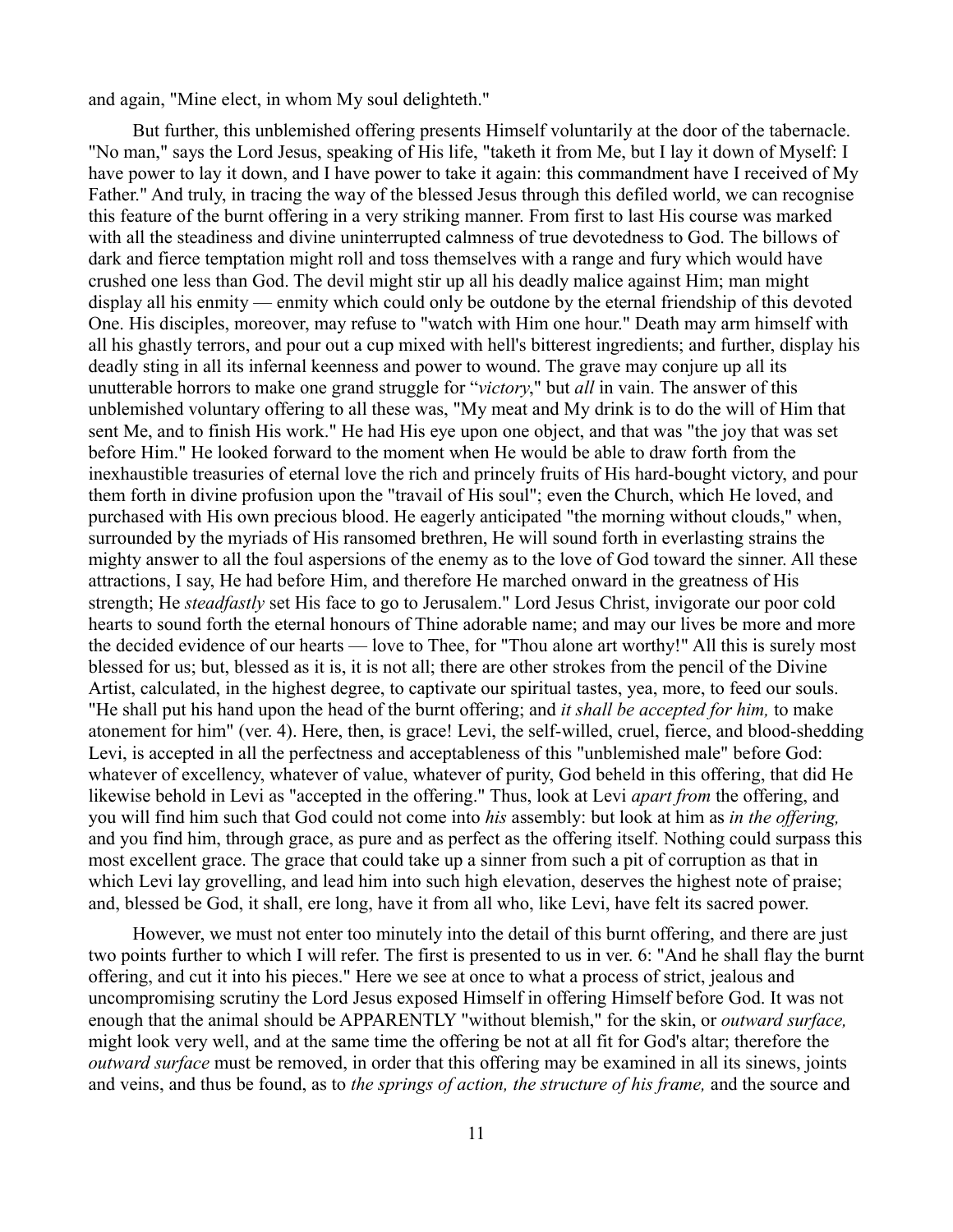channels of the life that animated him, a perfectly unblemished offering. But further, *"he shall cut it into his pieces,"* i.e., take the offering asunder, and examine its various parts, in order that it may not only form a perfect whole, but that each distinct joint may be found perfect. Thus, in whatever aspect we look at the Lord Jesus, we get divine perfection. He could say to God, "Thou hast tried Me, and shalt find nothing;" and God could answer, "I am well pleased." He could say of the devil, "The prince of this world cometh, and hath nothing *in Me;"* and the devil could reply, "I know Thee, who thou art, *the Holy One of God."* He could say to men, "Which of you convinceth Me of sin?" and man could answer, "Truly this was a *righteous man."* Thus, I say, our divine burnt offering, who voluntarily presented Himself at God's altar, and there poured forth His most precious blood, was found, in every feature and in every aspect, pure and perfect in the very highest sense of the word, and confessed so by heaven, earth, and hell.

{We may also observe, in the act of cutting the offering into his pieces, this important truth, that in whatever relationship of life we contemplate the Lord Jesus, we find the same unsullied perfection whether we consider Him as a public or as a private character, in one position or another, all is alike. Not so with man — here there must be failure in one way or another. If a man is a good public character, he may be the very plague of the family circle, and vice versa. And, surely, in all this we learn the glorious truth which shall shortly be owned by all created intelligences, that "He alone is worthy."}

All, therefore, having been found pure, and fit for God's altar, it becomes the happy place of *Aaron's sons* to send up before God the sweet savour of this most acceptable offering, as we read: "And the *sons of Aaron* the priest shall put fire upon the altar, and lay the wood in order upon the altar, and lay the wood in order upon the fire. And *the priests,* Aaron's *sons*, shall lay the parts, the head and the fat, in order upon the wood that is on the fire which is upon the altar. But his *inwards and his legs* shall he wash in water: and the priest shall burn all on the altar, to be a burnt sacrifice an offering made by fire, of a sweet savour unto the Lord" (vers. 7-9).

The fat of the offering was God's peculiar part; no one could with impunity touch that; yea, the punishment for so doing was the same as for eating blood; i.e., it was as wrong and as daringly presumptuous for a man to intrude upon God's portion of the offering as it was for him to assume life in his own right, which latter was an open denial of the state of death and ruin in which he was by reason of sin. God, then, I say, claimed the fat. He alone could feed upon the inward excellency and peerless perfections of Jesus, just as in the case of the unmeasured ointment in Exodus 30, where we see, as well as in the above cited passage, that the infinite mind of God could alone appreciate the infinite value of Christ. But we find *the head* burnt in connection with the fat, showing us, I suppose, that both the hidden energies of the Lord Jesus and the seat of His understanding were equally suited to be a sweet savour unto God. Lastly, the inwards and legs were washed and burned upon the altar, showing us that the secret thoughts, purposes and counsels of the Lord Jesus, as well as the outward development of these in His walk, were perfectly pure and fit for the altar: and, in connection with this last point, one cannot help dwelling with comfort upon the marvellous contrast between the Lord Jesus and His poor people. How often may our *outward walk,* typified by "the legs," appear quite right in the eye of man, when, at the same time, perhaps, in the eye of God, our "*inwards*" may be full of gross impurity. But it is well for us that such was not the case with our great Head: in Him all was alike, for all was pure. May our hearts enter more and more fully, under the teaching of the Spirit, into the intrinsic excellency of the Lord Jesus; and may we be enabled daily, standing at the altar before God, to send up in His presence the savour of all this!

As to the meat offering, we need not enter minutely into it. It was composed, as we know, of that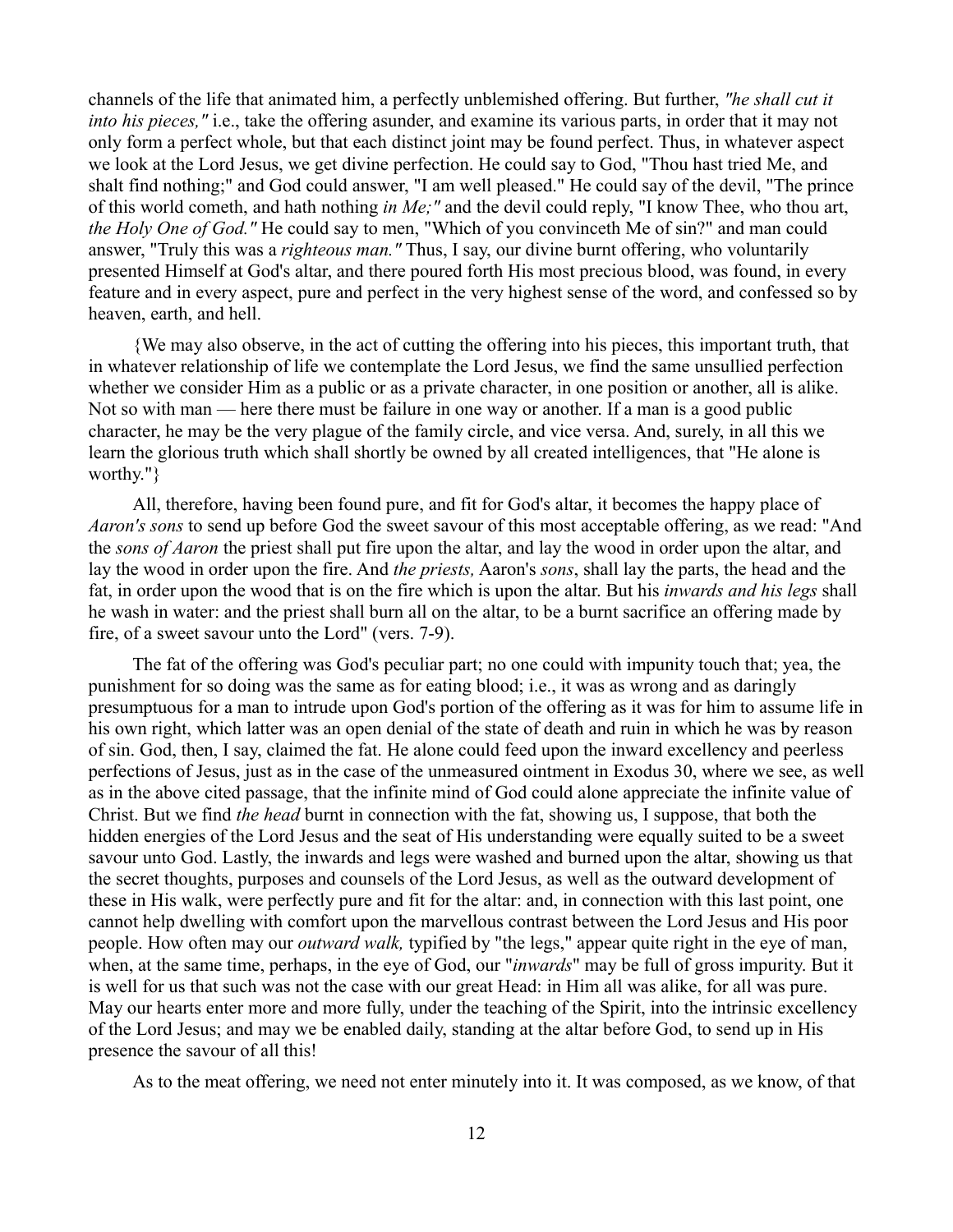which sprang from the *earth*, and such as aptly shadowed out "the Man Christ Jesus, the frankincense thereon marking the entire devotedness of all the actings of Christ's human nature to God His Father. Nothing was done by Him to meet man's eye, or man's approbation; nothing was done to produce mere effect; no*, all was directly before God.* Whether we trace the footsteps of the Lord Jesus, while, for thirty years*, He was subject* to His parents at home; or while, for three years, He was engaged in public ministry amongst the Jews — all was alike: all showed forth the pure frankincense that marked Him, in all things, as God's peculiar and devoted servant. We may observe further that this meat offering was *baked* with oil, and *anointed* with oil; thus showing forth, I suppose, the incarnate Son of God, who was first "*conceived* of the Holy Ghost" (Matt. 1: 20), and then "*anointed* with the Holy Ghost" (Matt. 3: 16; Acts 10: 38).

We now come to speak of the sin offering, and may the Lord graciously refresh our spirits while dwelling for a little on the blessed principles unfolded therein. The sin offering is brought before us in Leviticus 4, from whence we may select one case for our present purpose. "If the priest that is anointed do sin according to the sin of the people, then *let him bring* for his sin which he hath sinned a young bullock without blemish unto the Lord for a sin offering. And *he shall bring* the bullock unto the door of the tabernacle of the congregation before the Lord, and shall lay his hand upon the bullock's head and kill the bullock before the Lord" (vers. 3-4).

The reader will, no doubt, observe a marked difference between the above passage and that in which the burnt offering was referred to; and the difference so far mainly consists in this, that in the last cited passage the words *"voluntary will"* are not found, and this was quite to be looked for. In the burnt offering we were enabled to recognise the Lord Jesus Christ *offering* Himself voluntarily before God, in which aspect of His blessed work He could say, "No man taketh it [My life] from Me, *I lay it down of Myself."* In other words, He offered Himself "of His own voluntary will at the door of the tabernacle of the congregation before the Lord." But in the sin offering it is quite different: *"He shall be brought"* and *"He shall be killed",* i.e., instead of *coming, He shall be brought;* and instead of laying down His life *of Himself,* His life *shall be taken from Him.* These, I say, are important distinctions, and such as arise from the very nature of the two offerings. In the burnt offering the Lord Jesus is seen offering Himself in all the unblemished perfectness which belonged to Him; and in this His soul had great delight, because He was presenting that before God which was so acceptable to Him. But in the sin offering the Lord Jesus is seen standing in connection with that which His pure and spotless soul must have deeply abhorred and keenly resented — abhorred and resented, indeed, in a way of which we cannot form the faintest idea. He is seen, in a word, as standing in connection with *sin*: yea, more, as "made sin" (2 Cor. 5: 21). *Thus* it was that the prophet, through the Spirit, viewed Him when he said, "He was wounded for our transgressions, He was bruised for our iniquities; the chastisement of our peace was upon Him; and with *His stripes* we are healed. All we like sheep have gone astray; we have turned every one to his own way; and the Lord hath laid on Him the iniquity of us all" (Isa. 53: 5-6).

Now I believe that by looking at the two offerings in connection we get a very deep and wondrous view of sin's dark and dreadful enormity in the sight of God: for sin in this point of view appears sinful just according to the measure of Christ's perfectness in God's account. If in the burnt offering we were enabled to see that such was the beauty and excellency of Christ that His whole man could go up before God as a sweet savour, and that God could "find nothing in Him" but perfection, as a necessary consequence then we must see in the sin offering the blackness and heinousness of sin, which could oblige God to hide His face from "His elect, in whom His soul delighted."

This brings us to the next point connected with the sin offering, viz., "He shall lay his hand upon the bullock's head" (ver. 4). Here we have at once the secret of the deep and profound mystery of the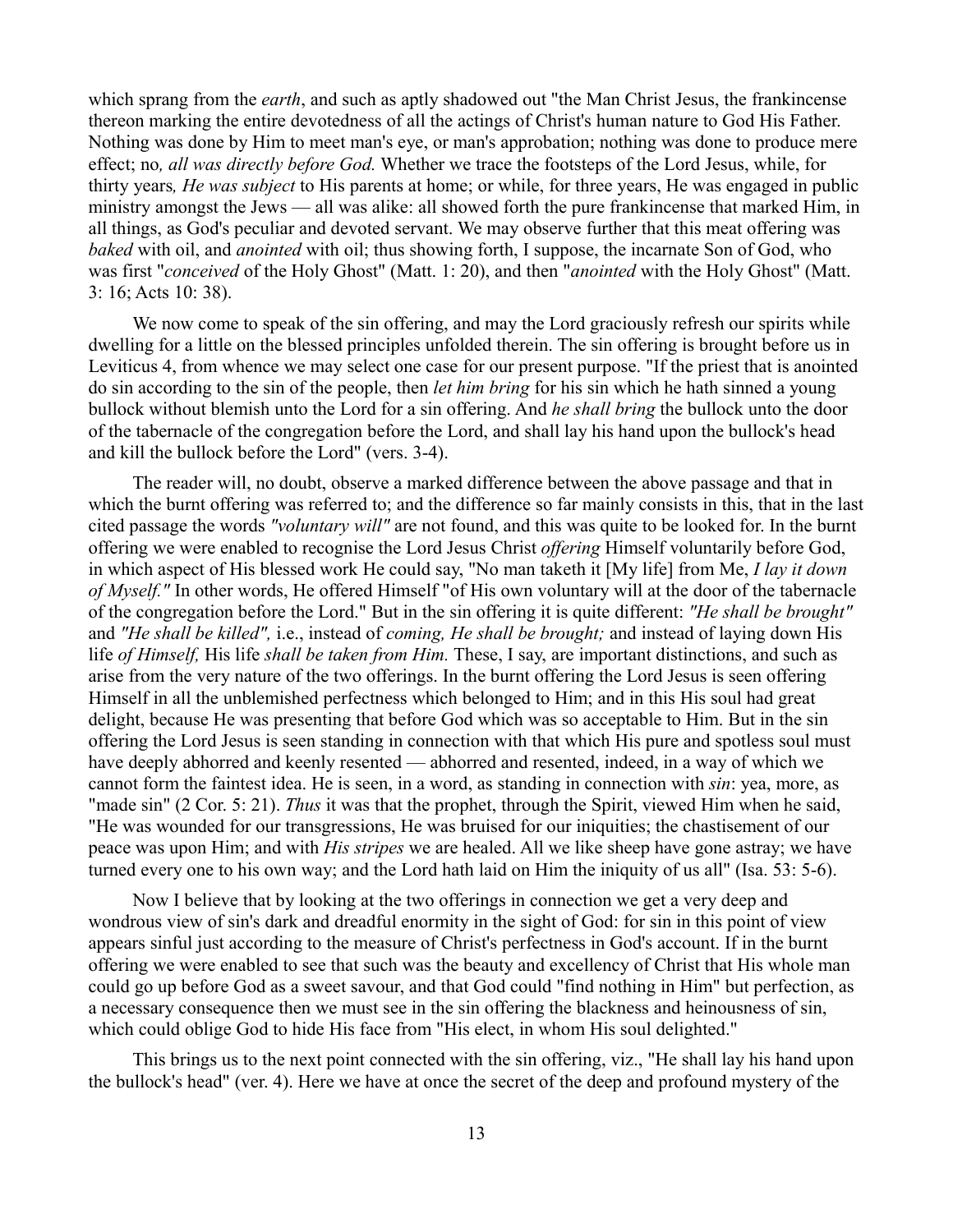three hours' darkness.

It was before observed that God had to hide His face from the Lord Jesus on the cross, but how are we to account for such a mysterious circumstance? Simply by the a words, "he (the sinner) shall lay his hand upon the bullock's head." If, in contemplating the burnt offering, we were struck by the fact that all the perfectness of the offering was communicated to the "fierce and cruel" Levi, so here we are called upon to adore the grace that devised the wondrous plan whereby that could be effected, which was by imputing to the offering all the sin and defilement of Levi, and dealing with the sin of Levi in the person of the sin offering, in order that Levi himself might be dealt with in the person of the burnt offering.

And all this, be it observed, is conveyed to us in the action of "the laying on of hands." This action was performed in both cases; i.e., Levi laid his hands on the head of the burnt-offering, and Levi laid his hands on the head of the sin offering. As to the act, it was the same in each case; but oh, how different the results! they were, in a word, as different as life and death, Heaven and hell, sin and holiness. In fact, we cannot conceive a wider contrast than that which is observable in the results of this action, to all appearance the same in each case. We may, perhaps, be able to form some idea of it by considering that the act of imposition of hands was at once the imputation of *sin* to one *"who knew no sin,"* but was "holy, harmless, undefiled," and whose very nature abhorred *all sin.* And, on the other hand, it was the imputation of *perfect righteousness* to one who was by nature "a cruel, fierce, and selfwilled murderer"\* Furthermore, the act of all worlds dwelt in the bosom of the Father to travel far away into the cold and barren regions of death and darkness, where the genial and life-giving rays of His Father's countenance, which He alone could truly appreciate, had never penetrated; and standing upon the confines of which, He cried *"If it be possible,* let this cup pass from Me!" and again, when these gloomy regions, with their ten thousand unutterable horrors, burst upon His spotless soul, "My God, My God WHY HAST THOU forsaken Me?"

{\*I would observe here that in speaking of "the imputation of righteousness," I by no means desire to be understood as giving any countenance to the prevailing theory of "the imputed righteousness of Christ." Of this expression, so much in use in the theology of the present day, it would be sufficient to say that it is nowhere to be found in the oracles of God. I read of "the righteousness of God" (Rom. 3 passim), and, moreover, of the imputation of righteousness (Rom. 4: 11), but never of "the righteousness of Christ." It is true, we read of the Lord Jesus being *"made of God* unto us righteousness" (Jer. 23: 6), but these, passages do not support the above theory. I would further add that the moral effect of this idea will be found to be decidedly pernicious because it *of necessity* supposes the believer as standing apart from the Lord Jesus, whereas the doctrine of Scripture is that the believer is "made the righteousness of God IN HIM " (2 Cor. 5: 21). And again, "we are in Him that is true, even in *His Son Jesus Christ"* (1 John 5: 20).}

And, on the other hand, it enabled the one who dwelt in "the habitations of cruelty," into whose "assembly" God could not come, to stand in the very blaze of the light of God's throne These considerations, I say, may perhaps assist our conceptions in some measure upon this astounding truth. Now, he apostle states the same truth in the didactic language of the New Testament when he says, "He [God] hath *made Him* to be *sin for us,* that *we* might *be made the righteousness* of God *in Him"* (2 Cor. 5: 21). That is, He hath made the One whose perfectness is seen in the burnt offering to be judged *as sin,* and treated as such in the sin offering in order that *we*, who deserved the treatment of the sin offering, might be created as accepted in the burnt offering.

I would also observe here that there is much force and value in the word *"made"* it shows out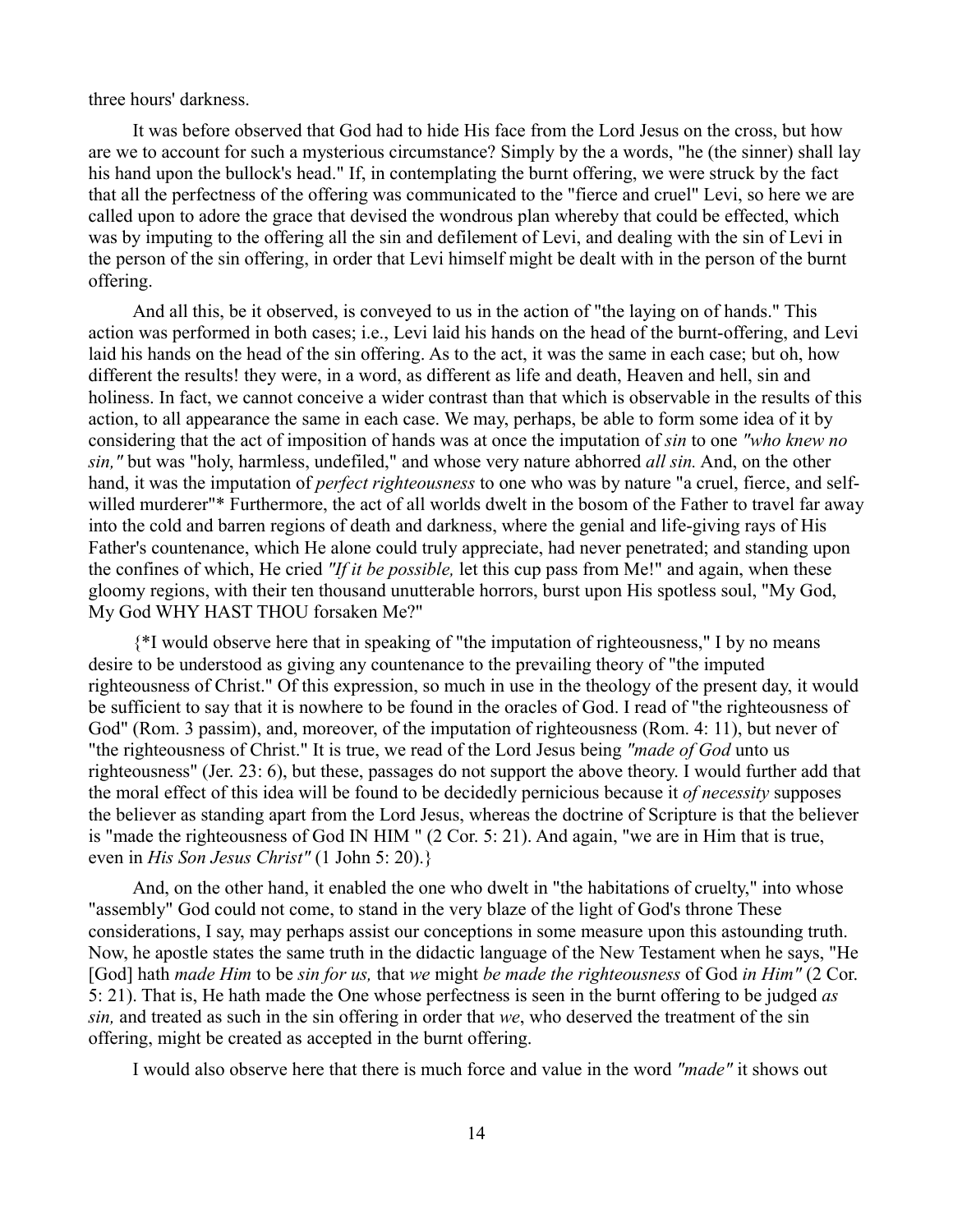most fully that righteousness was just as foreign to the nature of man as sin was to the nature of Christ. Man had no righteousness of his own, or in other words, he knew no righteousness, and therefore he had to be "*made*" righteousness. *Christ "knew no sin,"* and therefore had to be *"made sin"* in order that we might be *made* righteousness, even "the righteousness of God *in Him."* But further, we learn from the passage to which we are referring that the Lord Jesus having been "made sin for us," is not more real, not more true, not more palpable, than that the believer is *"made righteousness* in Him."

If there be any truth or reality in the record concerning the cross and passion of the Lord Jesus, then, it is plain that the moment a soul acts in faith upon Christ in His death and resurrection, that moment he is accepted in all the acceptableness of Christ. His consciousness of this is, of course, quite another question: a truth and the realisation of a truth are quite distinct.

The measure of our realisation will be in proportion to the measure of our communion with God. If we are satisfied to move at a cold and heartless distance from God, our consciousness of the power and value of any truth will, as a consequence, be meagre and shallow: while, therefore, it is not to be forgotten that the root and source of all life and communion is the truth stated in the passage to which we are alluding, it is manifest that the more we walk in communion with Him who gives us the life, the more shall we enjoy both Himself and the life which He gives. Dear Christian reader, let us pray that the cross and passion of the Lord Jesus may sink so deeply into our hearts that we may have on the one hand such a view of the loathsomeness of sin as shall lead us to abhor it with a holy abhorrence "all the days of our life," and on the other hand such a view of the amazing love of God as shall constrain us "to live not unto ourselves but unto Him who died for us and rose again."

Thus, then, we see that the laying on of hands shows forth nothing less than a *change of places* on the part of the sinner and the Saviour. The sinner was *out* of the favour of God: "O my soul, come not thou into their habitation." The Saviour was *in* the favour of God, *"daily His delight,"* dwelling in His bosom from before all worlds. But the amazing plan of redemption *shows us the Saviour out of the favour of God, and God forsaking Him, while at the same time a condemned malefactor is brought at once into the very presence of a loving and pardoning God*. Amazing, deep, inconceivable, eternal love! unfathomable wisdom! love which soars far aloft above the most gigantic conception! wisdom which has written everlasting contempt upon all the power and base designs of the great enemy of God and man! For, ere Levi could be introduced into the enjoyment of the "covenant of *life* and *peace*" (Mal. 2: 5), a spotless Victim must stand the shock of the king of terrors and all his thunders. But who is this Victim? We ask not, "Who is this King of glory?" but Who is this Victim? The answer to this question it is which gives to the plan of redemption its grandest and most divine characteristic. The Victim was none less than the Son of God Himself! Yes! here was love, here was wisdom. The Son of God had to stoop because man had exalted himself. And surely we may say, If God had not entered upon the work, *all, all* were lost, and that forever. No mere mortal could have entered into that dark scene where sin was being atoned for; no one but the Son of God could have sustained the weight which, in the garden and on the cross, rested on the shoulders of the "One that was mighty." And here we might refer to the Lord's language to His disciples when He was about to enter into conflict with the adversary: "Hereafter I will not talk much with you; for the prince of this world cometh, and hath nothing in Me" (John 14: 30). Why could He not "talk much with them"? Because He was just going to enter upon the work of atonement, in which they could do nothing, because the prince of this world, had he come, would have had plenty in them, but then, the moment He, as it were, in spirit passes through that sorrowful hour, He says, "Arise, let us go hence"; i.e., although we could not move a single step in the achievement of the victory, yet we could enjoy the fruits of it; and not only so, but display the fruits of it in a life of service and fruit-bearing to God, which forms the subject of teaching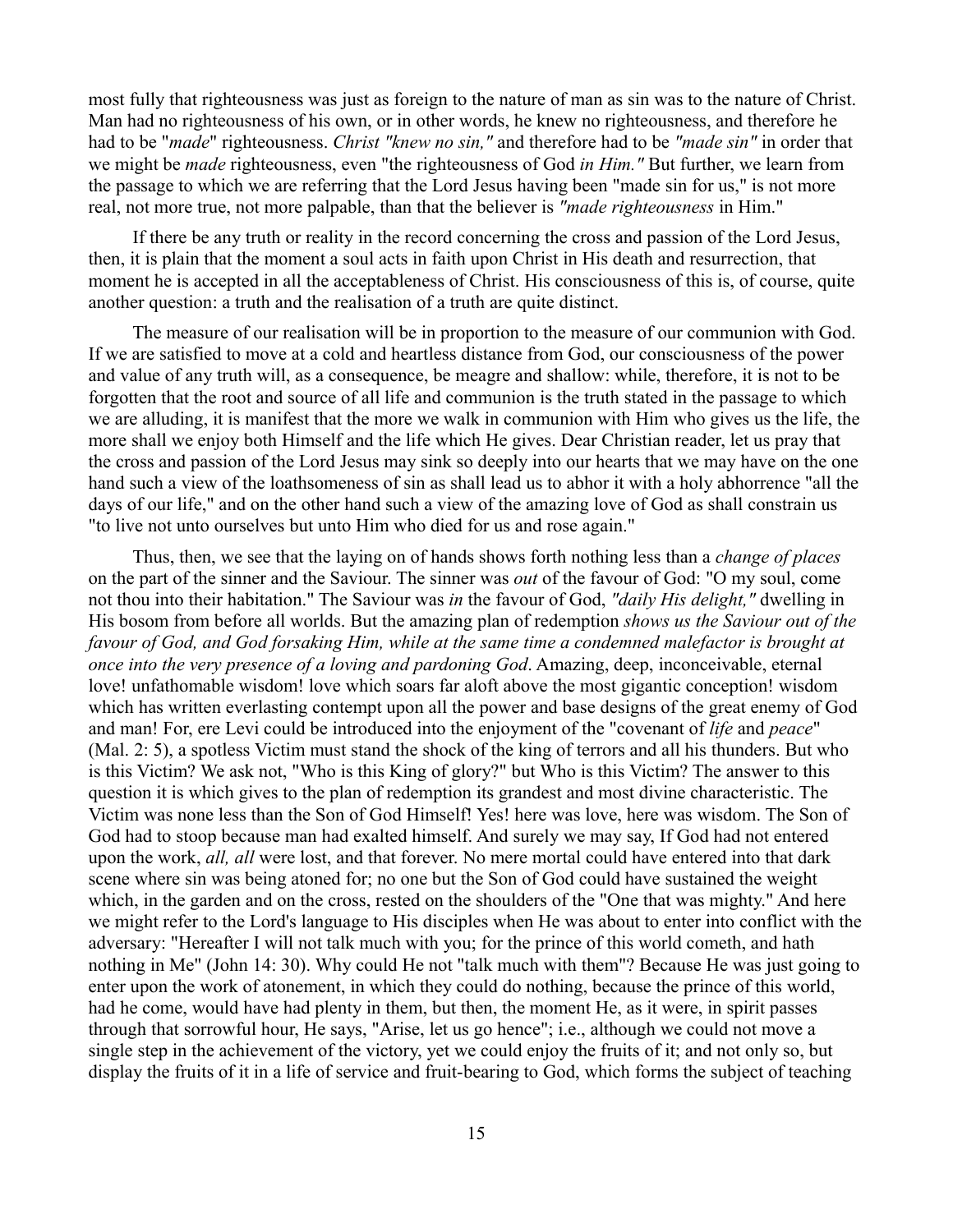in the next chapter.

Here, then, is what gives peace to the awakened conscience of the sinner. God Himself has done the work. God has triumphed over all man's wickedness and rebellion, and now every soul who feels his need of pardon and peace can draw near in faith and holy confidence and reap the fruits of this wondrous triumph of grace and mercy.

And now, dear reader, if you have not as yet made these wondrous fruits your own; if you have not as yet cast the whole burden of your sins on God's eternal love as seen in the cross, I ask you, Why do you stand aloof? Why do you doubt? Perhaps you feel the hardness of your heart, perhaps you are ready to say that you feel yourself even now unmoved by the contemplation of all the deep sorrow endured by the Son of God. Well, what of that? If it be a question of *your* guilt, you may go much farther than even this, for in that hour of which we have been speaking you stood unmoved, looked on with cold and heartless indifference, while all creation owned the wondrous fact. Yea, more, you yourself crucified the incarnate God, you spat in His face, and plunged your spear into His side. Do you shrink back and say, "Oh, not so bad!" I say *it was the act of the human heart;* and if you have a human heart, it was your act. But the Scriptures at once decide this point, for it is written, "For of a truth against Thy holy child Jesus, whom Thou hast anointed, both Herod and Pontius Pilate, *with the Gentiles* and the people of Israel, were gathered together" (Acts 4: 27). This passage, I say, proves that all the world were *representatively* around the cross. But why insist on this? Simply to show forth the riches of the grace of God, which can only be seen in all its effulgent lustre in the cross; and therein it is seen mounting far above all man's sin and malignant rebellion; for when man, in the fiendish pride of his heart, could plunge his; spear into the side of incarnate Deity, God's cry was — BLOOD! and through that blood *"remission of sins, beginning at Jerusalem."* A Thus, where *sin* abounded, *grace* did *much more abound,"* and "grace REIGNS through righteousness by Jesus Christ our Lord."

Enough, I trust, has been said to show the grounds upon which the Levites stood before God. These grounds were free and *eternal grace* — grace exercised toward them through the blood, which is the only channel through which grace can flow. Man has been found to be *utterly ruined* before God, and therefore it rust be a question either of salvation through free grace, or eternal damnation; for by the deeds of the law there shall no flesh living be justified." But then, while man is by nature utterly unfit to render anything like an acceptable righteousness or service to God, yet, when God gives us *new life* through grace, He, of course, looks for the development of that life. In other words, grace brings the soul into circumstances of responsibility and service, and it is as we meet those circumstances that Gad is glorified in us and our souls grow in the knowledge of God. Thus it was in the case of the leper: up to a certain point in his history had nothing to do, the priest was the sole actor But when the priest had done his part; when, by virtue of the blood which had been shed, he had pronounced him "clean," the leper had then to begin to "wash himself" (Lev. 14: 8). Now we shall find that the history of Levi develops all these principles most fully.

We have hitherto been engaged with Levi's condition and character by nature and also the wondrous remedy devised by grace to meet him in his lost estate, and not only to save him *from* that estate but also to raise him up to an elevation which could never have entered into the heart of man, even into the very tabernacle of God. We shall now, with God's blessing and grace, proceed to examine that high elevation to which we have referred, and also the service which it involved, as put before us in

## Numbers 3:

"And the Lord spake unto Moses, saying, Bring the tribe of Levi near, and present them before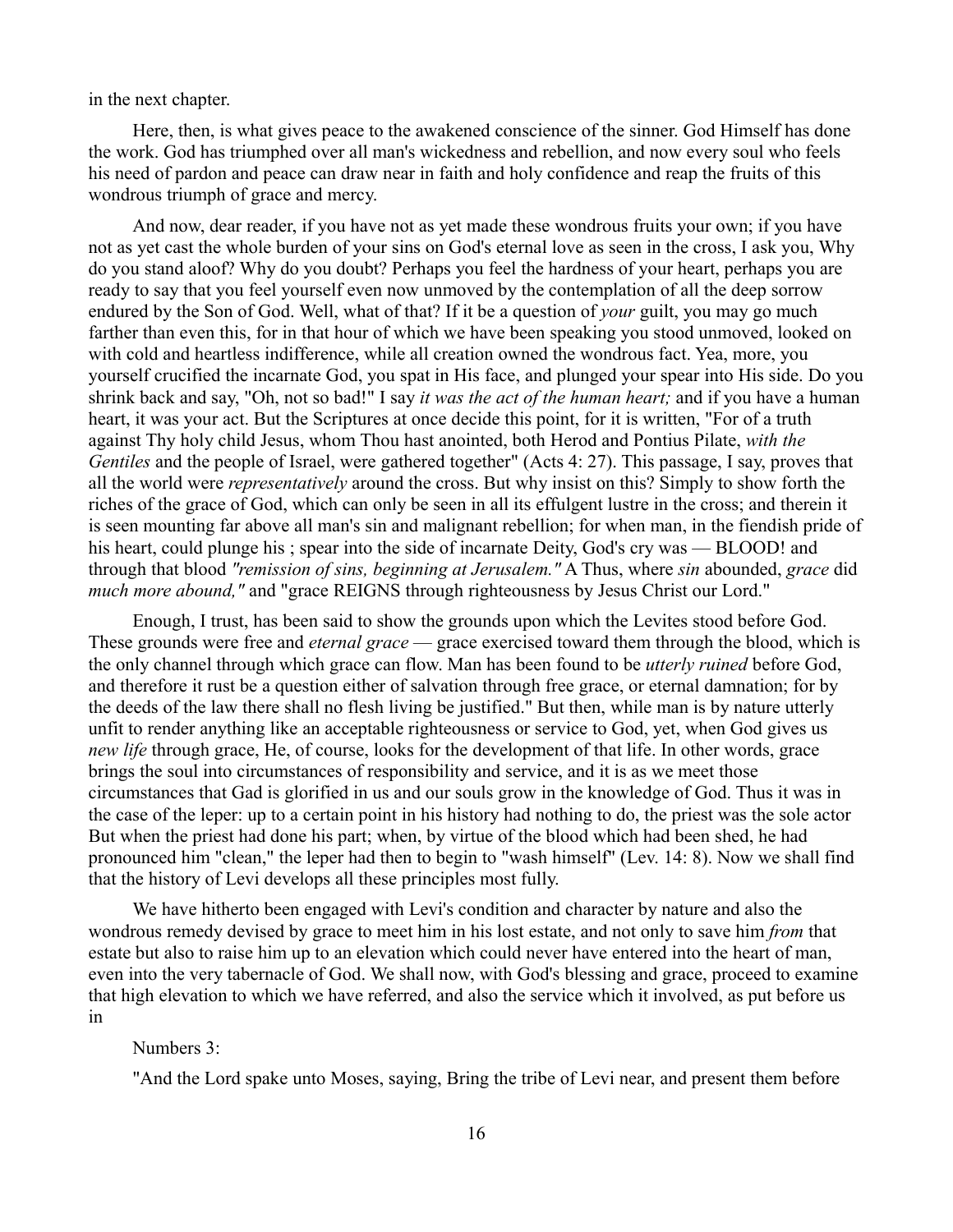Aaron the priest, that they may minister unto him. And they shall keep his charge, and the charge of the whole congregation before the tabernacle of the congregation, to do the service of the tabernacle. And they shall keep all the instruments of the tabernacle of the congregation, and the charge of the children of Israel, to do the service of the tabernacle. And thou shalt give the Levites unto Aaron, and to his sons: they are wholly given unto him out of the children of Israel" (verse 5-9).

Here, then, God's marvellous purposes of grace toward Levi fully open before us, and truly marvellous they are indeed. We see that the sacrifices were but a means to an end; but both the means and the end were in every way worthy of each other. The means were, in one word, "death and resurrection," *and all included therein*. The end was, *nearness* to God, and *all included therein.*

Looking at Levi by nature, there could not be any point farther removed from God than that at which he stood; but *grace* in exercise, through the blood, could *lift him up* out of that ruin in which he stood, and "bring him nigh," yea, bring him into association with the great head of the priestly family, there to serve in the tabernacle. Thus, we read, "You *hath He quickened who were dead* in trespasses and sins, wherein in time past ye walked according to the course of this world, according to the prince of the power of the air, the spirit that now worketh in the children of disobedience.... *But God,* who is *rich in mercy,* for His *great love* wherewith *He loved us*, even *when we were dead in sins*, hath quickened us *together with Christ* (by grace ye are saved), and hath raised us up together, and made us sit together in heavenly places in Christ Jesus" (Eph. 2: 1-6). And again, *"But now, in Christ Jesus,* ye who sometime were *afar off*, are *made nigh* by the blood of Christ" (ver. 13).

When *nature* is left free to work, it will ever go as far away from *God* as it can. This is true since the day when man said "I heard *Thy voice,* and I was *afraid* and I hid myself" (Gen. 3: 10). But when *grace* is left free and sovereign to work, it will ever *bring* the soul "nigh." Thus it was with Levi. He was by nature *"black as the tents of Kedar";* by grace, "comely as the curtains of Solomon": by *nature* he was "*joined*" in a covenant of murder; by grace "*joined*" in a covenant of "life and peace." The former, because he was "*fierce* and *cruel'*; the latter, because he feared and was afraid of the Lord's name. (Cp. Gen. 49: 6-7; Mal. 2: 5). Furthermore, Levi was by *nature* conversant with the "instruments of cruelty"; by *grace*, with *"the instruments of God's tabernacle:* by *nature* God could not come into *Levi's assembly;* by *grace*, Levi is brought into *God's assembly:* by nature "his feet were swift *to shed blood ".* by grace, *swift* to follow the movements of the cloud through the desert, in real, patient service to God. In a word, Levi had become *a "new creature,"* and "old things had passed away," and therefore he was no longer to "live unto himself," but unto Him who had done such marvellous things for him in grace.

I would further observe, on the last cited passage, that the Levies are, in the first place, declared to be God's property, and then they are " WHOLLY GIVEN UNTO AARON. "Thus we read: *"Thine they were, and Thou gavest them Me,* and they have kept Thy word" (John 17: 6). And again, "All that *the Father giveth Me* shall come to Me" (John 6: 37).

I would now look a little into the detail of their service, in which, I doubt not, we shall find much to edify and refresh us.

We find that although the whole tribe of Levi were, *as to standing, "joined with Aaron,"* yet, as to *service*, they were divided into classes. "All had not the same office;" and this is what we might have expected, for, although in the matter of *life* and *standing* they were all *on a level*, yet, in the development of that life, and in the manifestation of the power of that standing, they would, no doubt, display different measures; and not only so, but there would also be seen an assignment to each of distinct position and line of service, which would serve to distinguish him from his brethren in a very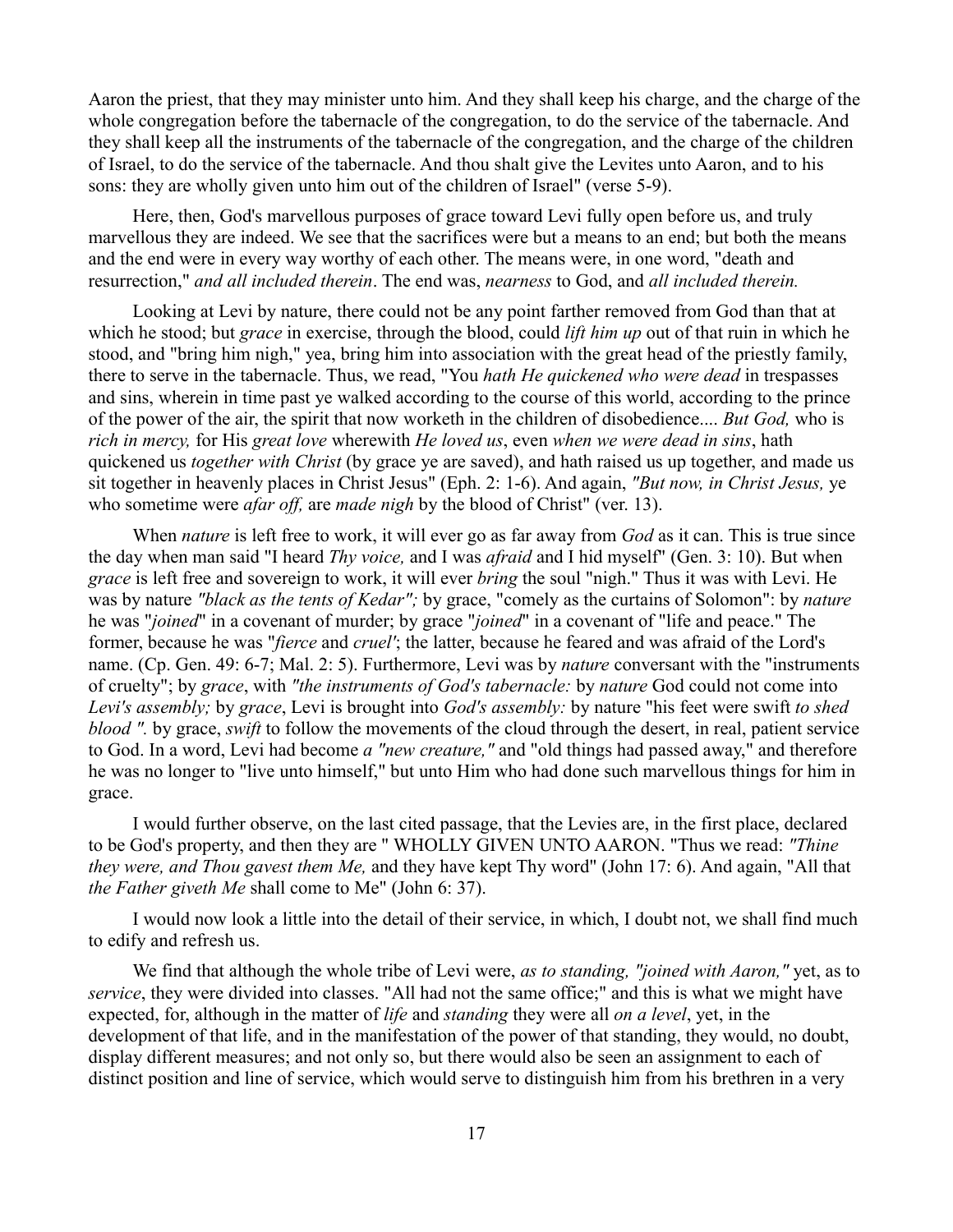marked and decided manner. And here I would observe that I know of nothing connected with the walk and service of the Christian which demands more attention than this point to which I am now alluding, viz., unity in the matter of life and standing, and at the same time the greatest variety in the manifestation of character and in the line of service. A due attention to this important point would save us from much of that "unwise" comparing of ourselves and our service with the persons and services of others, which is most unholy, and, as a consequence, most unhealthy.\* And not only would it lead thus to beneficial results in a negative point of view, it would also have a most happy effect in producing and cultivating originality and uniqueness of Christian character. But while there was this diversity in the line of service amongst the Levites, it is also to be remembered that there was *manifested unity.* The Levites were one people, and seen as such; they were "*joined"* with Aaron in the work of the tabernacle; moreover, THEY HAD ONE STANDARD, round which they all rallied, and that was "the tabernacle of the congregation," the well known type of Christ in His character and offices. And, indeed, this was one of the ends which God had in view in calling out the Levites by His grace from amongst the people of Israel; it was that they should stand in marked association with Aaron and his sons, and in that association bear the tabernacle and all pertaining thereto on their shoulders, through the barren wilderness around.\*\*

{\*It is worthy the serious attention of the Christian reader who may desire the unity of the Church, that the tribe of Levi in the desert was a truly striking example of what may be termed "unity in diversity." Gershon was in one sense totally different from Merari, and Merari was totally different from Kohath; and yet Gershon, Merari and Kohath were one: they should not, therefore, contend about their service, because they were *one*; nor yet would it have been right to confound their services, because they were totally different. Thus, attention to *unity* would have saved them from contention, and attention to *diversity* would have saved them from confusion. In a word, all things could only be "done decently and in order" by a due attention to the fact of there being "unity in diversity."}

{\*\*I say "one of the ends," for we should ever remember that the grand object before the divine mind in redemption is to show in the ages to come His kindness towards us through Christ Jesus; and this object will be secured even though our poor puny services had never been heard of.}

God did not call out the Levites merely that they might escape the sad effects of God's absence from their assembly; or, in other words, God had more than their blessing and security in view in His dealings with them. He designed that they should serve in the tabernacle, and thus be to His praise and glory. We shall, however, I trust, see this principle upon which I am dwelling in a clearer and stronger point of view as we proceed in our subject.

We find that Levi had three sons, viz., "Gershon, and Kohath, and Merari" (Num. 3: 17). These formed the heads of the three classes alluded to, and we shall find that the nature of the service of each was such as of necessity to impart that tone of character signified by their very name. Thus: "Of Gershon was the family of the Libnites and the family of the Shimites: these are the families of the Gershonites. And the chief of the house of the father of the Gershonites shall be Eliasaph, the son of Lael. And the charge of the sons of Gershon in the tabernacle of the congregation shall be the tabernacle and the tent, the covering thereof, and the hanging for the door of the tabernacle of the congregation, and the hangings of the court, and the curtain for the door of the court, which is by the tabernacle, and by the altar round about, and the cords of it for all the service thereof" (ver. 21-26).

Here was Gershon's work, to carry through the waste and howling wilderness the tabernacle and its coverings. This was indeed *true Levite service*, but it was most blessed service, and its antitype in the Church now is what we should much seek after, because it is that which alone puts the Christian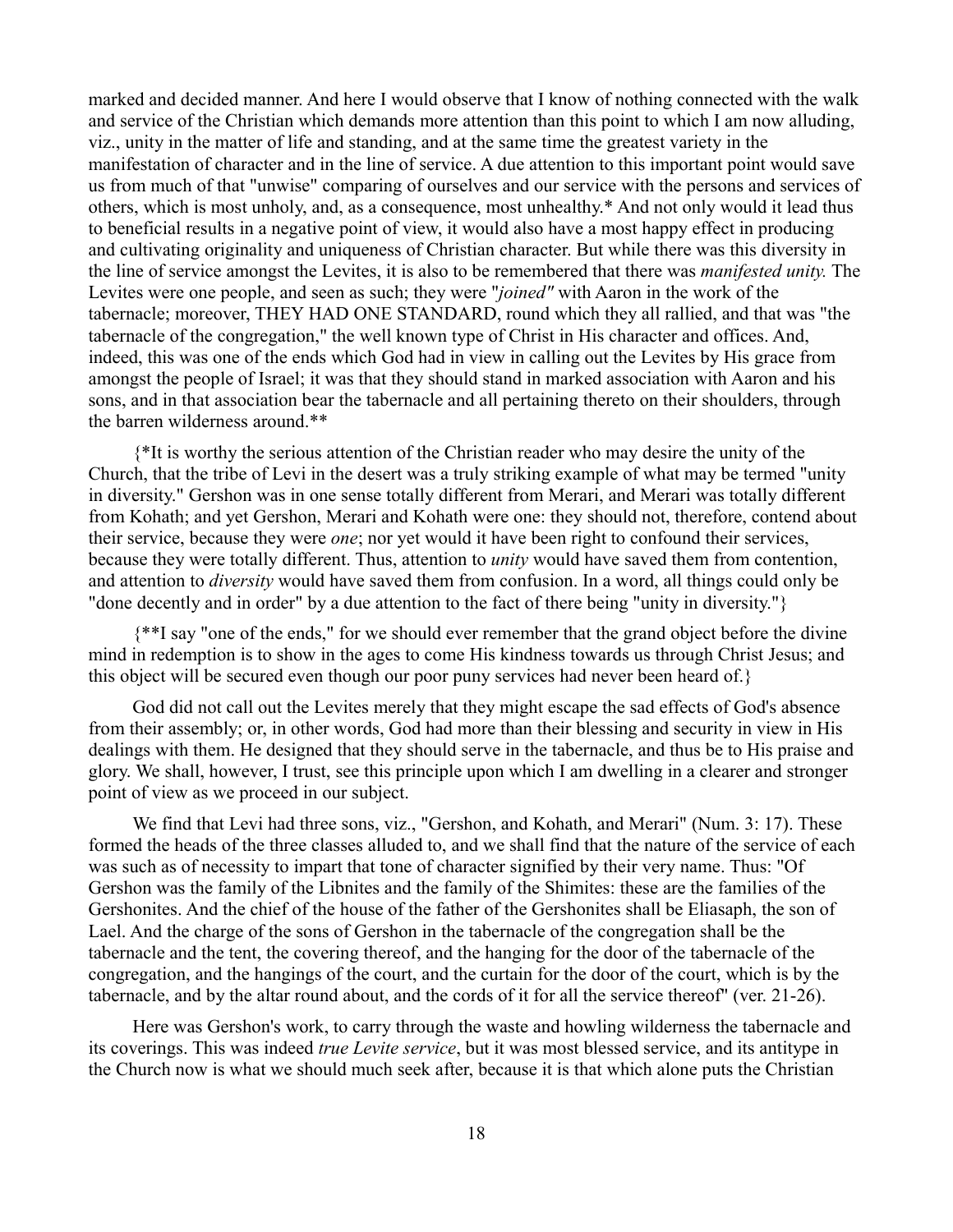into his right place in the world, i.e., the place of a stranger. There could be but little attractiveness in the rams' skins and badgers' skins; but, little as there was, it was, nevertheless, the high privilege of the Gershonite to take them all up and bear them cheerfully on his shoulders across the trackless sands. What, then, are we to understand by the covering of the tabernacle? I believe, in a word, it shadowed out the character of the Lord Jesus Christ. It was that which would meet the eye. There might be, and were, other services among the Levites of a very blessed nature, but surely it was most elevated service to carry through the desert that which so strikingly prefigured the character of Christ.

This is what makes the saint "a stranger" (as the name Gershon imports) in the world. If we are walking *in the manifestation of the character of the Lord Jesus,* and in so doing realise our place as *in the wilderness*, we may rest assured it will Impart a very decided tone of strangership to our character in the world. And oh, would that we knew much more of this. The Church has laid down the rams' skins and badgers' skins, and with them the Gershonite character: in other words, the Church has ceased to walk in the footsteps of her rejected Lord and Master, and the consequence has been that instead of being the wearied and worn stranger, as she should be, treading the parched and sterile desert, with the burden on the shoulders, she has settled herself down in the green places of the world and made herself at home. But there was another feature of the stranger character shadowed out in the curtain, viz., *anticipation*. This was most blessed God dwelling in curtains showed plainly that neither God nor the ark of His strength had found a resting-place, but were *journeying on* towards "*a rest that remained."*

And how could there be *a rest* in the desert? There were no rivers and brooks *there —* no old corn *there —* no milk and honey *there*. True, the smitten rock sent forth its refreshing streams to meet their need, and Heaven sent down their *daily bread;* but all this was not Canaan. They were still in the desert, eating wilderness food and drinking wilderness water, and it was Gershon's holy privilege to carry upon his shoulders that which in the fullest manner expressed all this, viz., THE CURTAIN. "Thus saith the Lord, Shalt thou build Me an house for Me to dwell in? Whereas I have not *dwelt* in any house since the time that I brought up the children of Israel out of Egypt, even to this day, but have *walked in a tent* and in *a tabernacle"* (2 Sam. 7: 5-6). Here, too, we have sadly failed. The Church grew weary of the curtain, and wished to build a house before the time; she grew weary of "*walking in a tent,"* and earnestly desired to *"dwell in a house."*

And truly we have all to watch and pray against this disposition to grow weary of our Gershonite character. There Is nothing so trying to nature as continual labour in a state of expectancy; our hearts love rest and fruition, and therefore nothing but the continual remembrance that "our sufficiency is of God" can at all sustain us in our Gershon or stranger condition.

Let us therefore remember that we bear on our shoulder the curtains, and have beneath our feet the sand of the desert, above our heads the pillar of cloud, and before us "the land of rest" clothed in never-withering green, and, both as a stimulus and a warning, let us remember that "He that endureth to the end THE SAME shall be saved."

{It would surely be of all importance in this day, when so many are declining from the narrow path of obedience to the written Word, and entering upon the wide and bewildering field of human tradition, to bear in mind that the Levite, when carrying the tabernacle through the desert, found no support nor guide *from beneath:* no, the *grace* in which he stood was his *sole support,* and the *pillar above* his *sole guide*. It would have been miserable indeed had he been left to find a guide in the footmarks on the sand, which would change at every wind that blew *But all the sand did for him was to add to his labour and toil while he endeavoured to follow the heavenly guide above his head.}*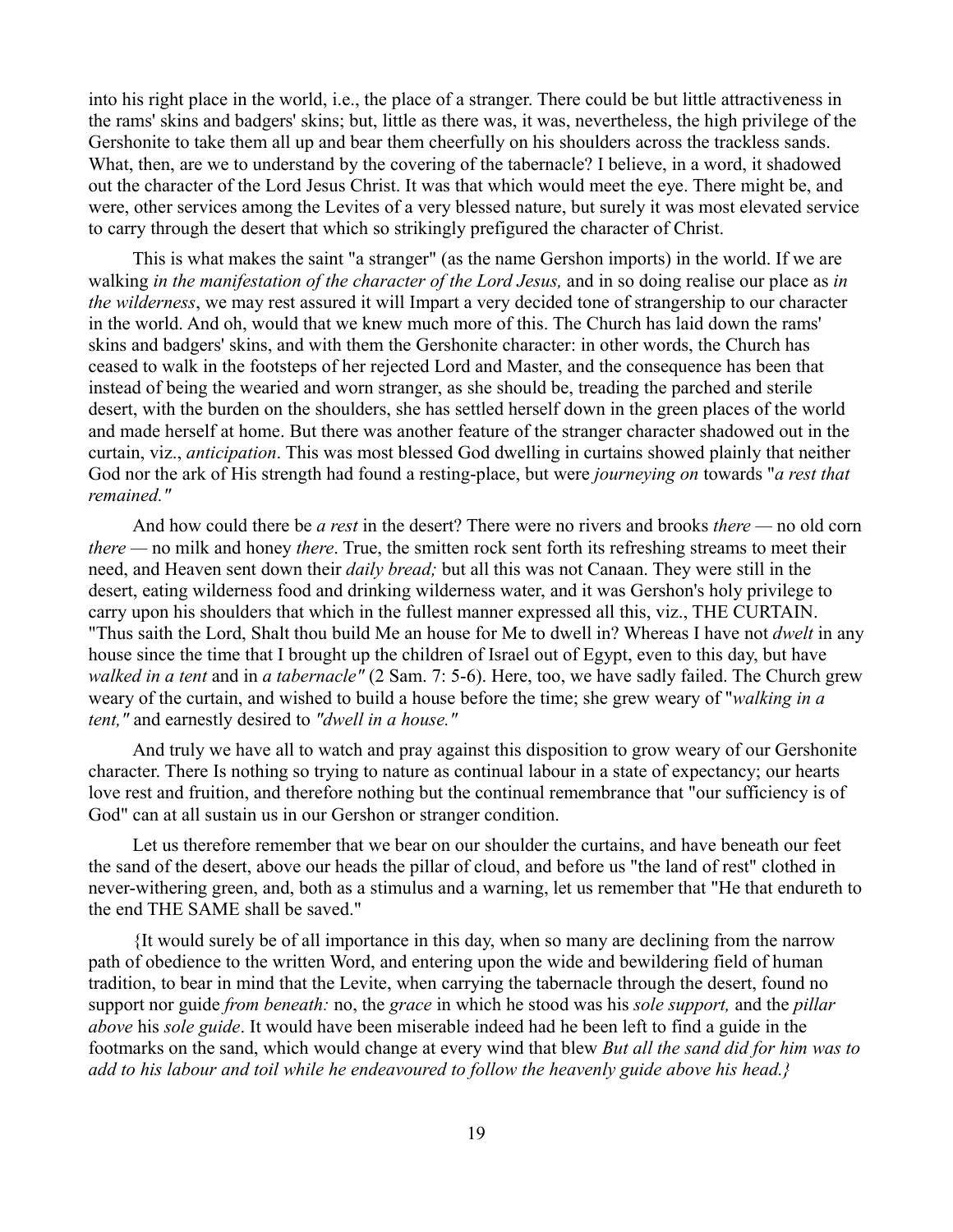We shall next consider the Merarite feature of character; for, although the family of Merari does not stand next in order in the chapter, yet there is a kindredness of spirit, as it were arising out of the very nature of their service, that would link them together in the mind. But, not only is there this intimate connection between the services of these two classes of Levites, which would lead us to link them together thus, the Lord Himself presents them to us in marked unity of service, for we read, "And the Kohathites set forward bearing the sanctuary; and *the other* (i.e., the Gershonites and the Merarites) *did set up the tabernacle against they came"* (Num. 10: 21). Here, then, we see that it was the great business of these two families to pass onward through the desert in holy companionship, bearing with them, wherever they went, *"the tabernacle,"* and, moreover, the tabernacle as looked at in its character of outward manifestation or testimony; which would, as a matter of course, put those who carried it thus into a place of *very laborious* discipleship. "And under the custody and charge of the sons of Merari shall be the boards of the tabernacle, and the bars thereof, and the pillars thereof, and the sockets thereof, and all the vessels thereof, and all that serveth thereto, and the pillars of the court round about, and their sockets, and their pins, and their cords" (Num. 3: 36-37). Here, then, was what Merari had to do: he had to take his place here or there, according to the movement of the cloud, and set up the boards of the tabernacle in their sockets of silver — and all this, be it remembered, upon the sand of the desert.

{It has been well observed that in the tabernacle God was seen bringing all His glory into immediate connection with the *sand of the desert*: and when the high priest went into the holy place, he found himself in the very presence of that glory, with his feet upon the *sand of the desert likewise*. In the temple, however, this was not the case, for the floor of the house was *overlaid with gold* (1 Kings 6: 30).

So is it with the Christian now he has not as yet his feet upon the "pure gold" of the heavenly city, but his deepest and most abiding knowledge of God is that which he obtains in connection with his sorrow, toil and conflict in the wilderness.}

Could anything be more opposed to another than the nature of all that Merari had to set up was to the waste and howling wilderness around? What could be more unlike than silver and barren sand? But Merari might not shrink from all this; no, his language was, when he had arrived at a spot in the desert at which the cloud halted, "I am come to set up the patterns of things in heaven in the very midst of all the desolation and misery of the wilderness around." All this was most laborious, and would, no doubt, impart to the character of Merari a tone of sadness or sorrow which was at once expressed in his name, which means "*sorrow*."

And surely the antitype of all this in the Church now will fully confirm what has been stated about the character of Merari. Let any one take his stand firmly and decidedly in the world *for Christ* — let him penetrate into those places where "*the world'* is really seen in its vigour — let him oppose himself, *firm* as a rock, to the deep and rapid tide of worldliness, and *there* let him begin to set up *"the sockets of silver,"* and, rest assured of it, he will find such a course attended with very much sorrow and bitterness of soul; in a word, he will realise it to be a path in which the cross is to be taken up "*daily*," and not only taken up, but borne. Now, if any further proof were needed of the above interpretation, we have a most striking one in the fact that there are but *very few* of the laborious Merarite character to be found; and why is this? Simply because the exhibition of such a character will ever be attended with very much labour and sorrow to nature, and nature loves ease, and therefore human nature never could be a Merarite; nothing will make us true Merarites but deep communion with Him who was "THE MAN OF SORROWS."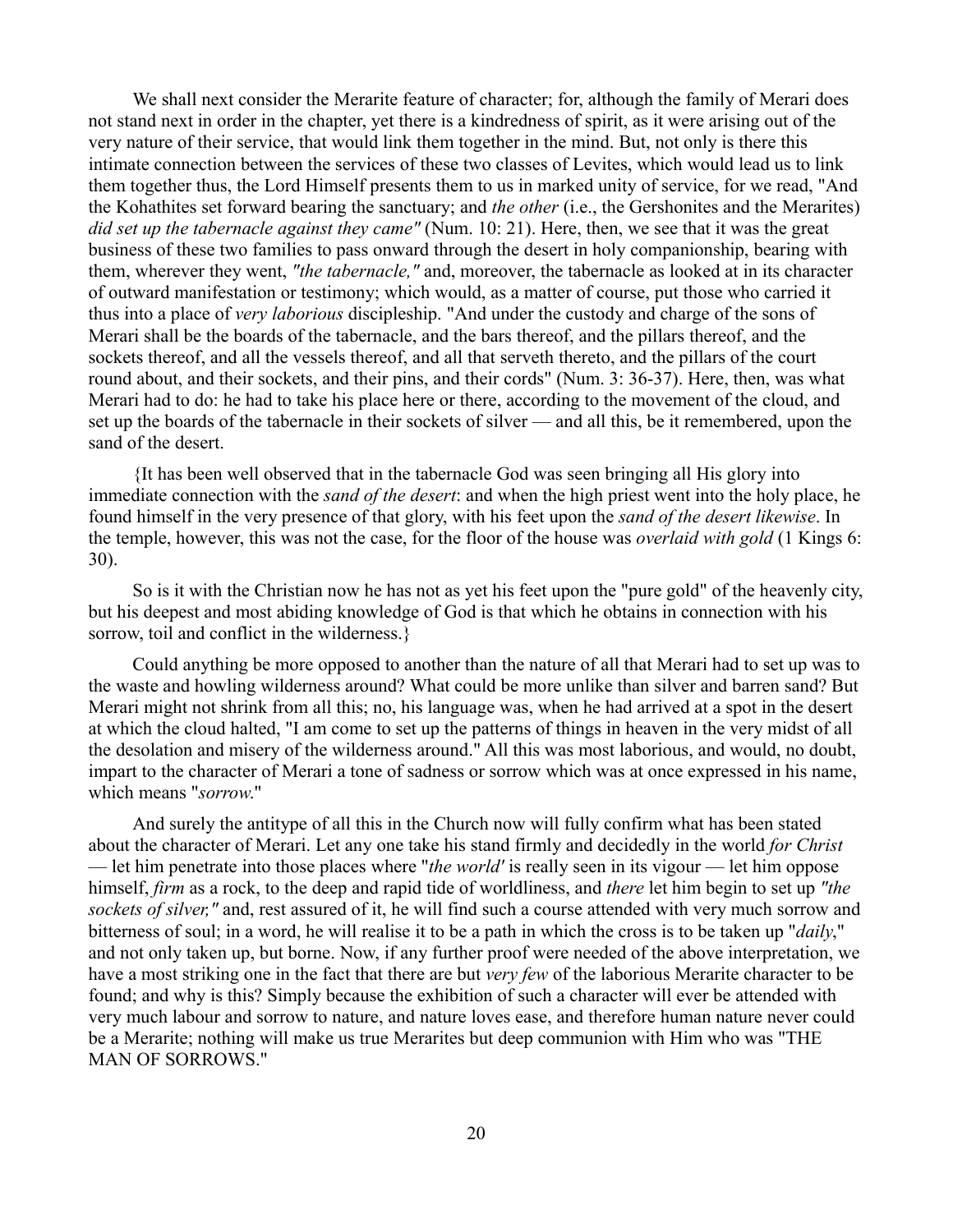There is something in the service of Gershon from which one does not shrink so much as from that of Merari. For what had Gershon to do? He had to place the curtains and badgers' skins over the boards which *had been already set up by his laborious and sorrowful brother.* And just so now: if a laborious servant of God has gone to a place where hitherto the world and Satan have reigned supreme, and there raised a testimony for Christ, it will be comparatively easy for another to go and walk on in the simple *manifestation* of Christian character, which would of itself put him into the place of "a stranger."

But, although nature may assume the character of a misanthropist, yet nothing but grace can make us Merarites, and the *true Merarite* is the *true philanthropist*, because he introduces that which alone *can bless*; and the very fact that a Merarite should have to take a place of sorrow is a most convincing proof that the world is an evil place. There was no need of a Merarite in Canaan, nor a Gershonite either: for the Merarite was *happy there,* and the Gershonite *at home.* But the world is not the Levite's home, and therefore if any will carry the curtains, he must be a stranger; and if any will carry the sockets and boards, he must be a man of sorrow; for when He who was a true Gershonite and a true Merarite came into the world He was emphatically *the Man of sorrows, who had not where to lay His head.* 

However, if the Gershonite and the Merarite had to occupy a place in which they endured not a little of "the burden and heat of the day," yet the Lord graciously met them in that with a very rich reward, for "He is not unrighteous to forget your work and labour of love," and therefore, if they had to labour and toil *amongst* their brethren, they were blessedly ministered to *by* their brethren. Thus we read concerning the offerings of the princes: "And the Lord spake unto Moses, saying, Take it of them, that they may be to do the service of the tabernacle of the congregation; and thou shalt give them unto the Levites, to every man according to his service. And Moses took the wagons and the oxen and gave them unto the Levites. Two wagons and four oxen he gave unto the sons of Gershon, according to their service. And four wagons and eight oxen he gave unto the sons of Merari according unto their service, under the hand of Ithamar the son of Aaron the priest. *But unto the sons of Kohath he gave none*, because *the service of the sanctuary* belonging unto them was that they should bear upon their shoulders" (Num. 7: 4-9).

Here we see that the service of Gershon and Merari was that which met the rich and blessed ministrations of their brethren. Grace had filled the hearts and affections of the princes, and not only filled but overflowed them, and in its overflow it was designed to refresh the spirits of the homeless Gershonite and sorrowful Merarite: on the other hand, the Kohathites had no part in these ministrations; and why? Because *their service,* as we shall see presently, was in *itself* a rich reward indeed. We see the very same doctrine taught in the case of the Levites generally, as contrasted with the priests, in chap. 18, where we read: "And the Lord spake unto Aaron, Thou shalt have no inheritance in their land, neither *shalt thou have any part among them: I am thy part and thine inheritance among the children of Israel"* (ver. 20).

On the other hand, He says of the Levites, "Behold, I have given the children of Levi all the tenth in Israel *for an inheritance, for their service which they serve*, even the service of the tabernacle of the congregation."

And again, "Ye shall eat it in every place, ye and your households, *for it is your reward* for your service in the tabernacle of the congregation" (ver. 21, 31).

Aaron occupied a position so truly elevated that any inheritance in the way of earthly things would have been to him most degrading; whereas the Levites (looked at in one aspect) had not this high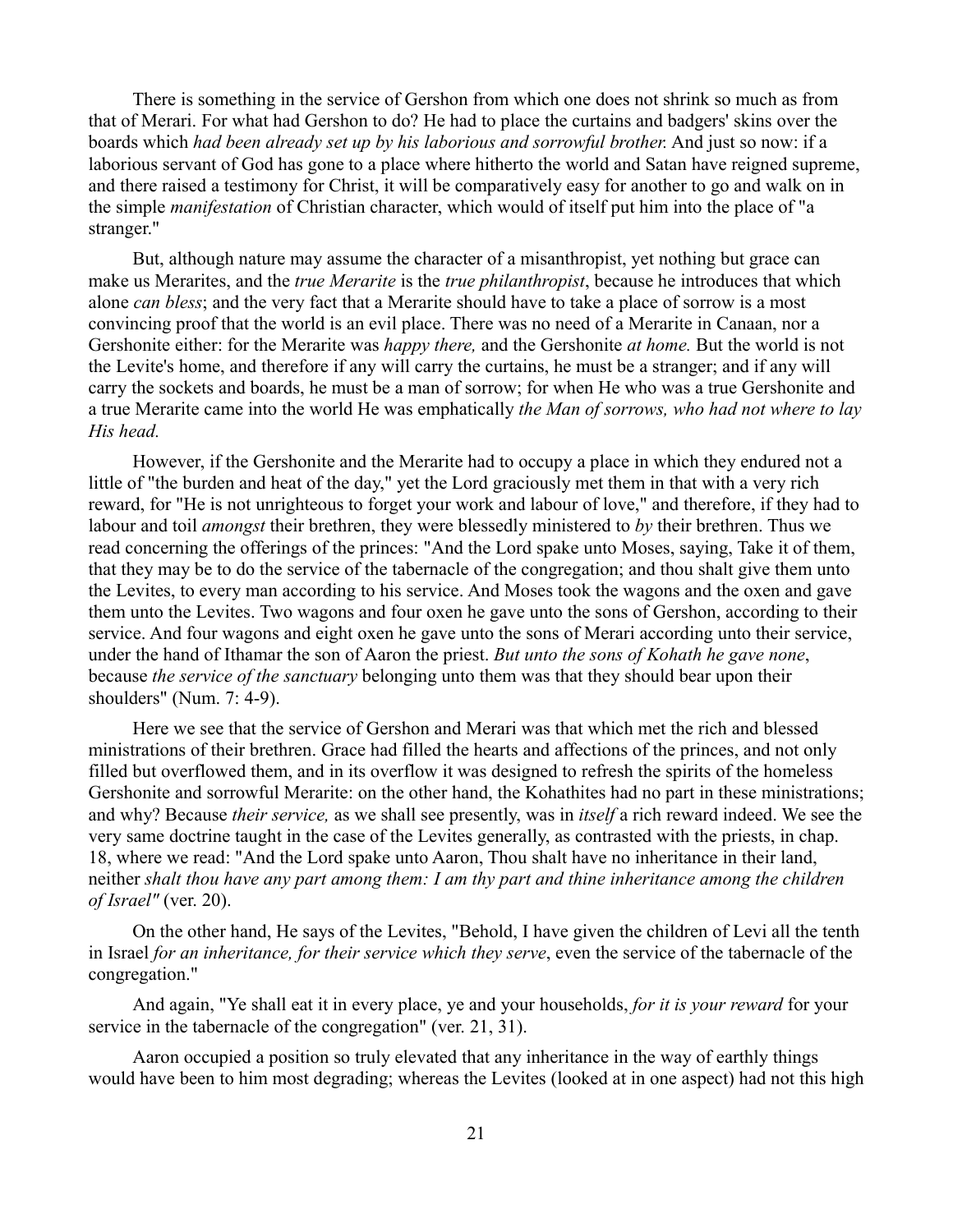standing, but had much hard labour; and consequently, while Aaron's very place and service was *"his reward,"* the Levites had to get *a tenth* for "*their reward."* 

We come now to consider the third and last division of the Levites, viz., the Kohathites, of whom we read, "The families of the sons of Kohath shall pitch on the side of the tabernacle southward. And the chief of the house of the father of the families of the Kohathites shall be Elizaphan the son of Uzziel. And their charge shall be the ark, and the table, and the candlestick, and the altars, and the vessels of the sanctuary wherewith they minister, and the hanging, and all the service thereof" (Num. 3: 29-31). We can now have no difficulty in understanding why it was that Kohath had no share in the ministrations of the princes. Gershon and Merari might need wagons and oxen to carry the boards, etc., but not Kohath; his charge was too precious to be committed to any or aught but himself, and therefore it was his high and honoured place to carry all upon his shoulders. What a privilege, for example, to be allowed to carry *the ark, the table, or the golden candlestick*! And would it not have argued an entire absence of ability to appreciate his elevated calling if he had sought for the assistance of oxen in his holy service? What, then, we ask, would have been the effect produced upon the character of Kohath by this his service? Would it not have imparted a very elevated tone thereto? Surely it would. What can be more elevated, at least as far as development of character in the world is concerned, than the display of that congregational spirit which is expressed in the name of Kohath? Should not Christians be found rebuking, by a *real* union *in everything*, man's oft-repeated attempt at forming associations for various purposes? And how can they effect that if it be not by gathering more closely around their common centre, Christ, in all the blessed fullness and variety of that Name? a foulness and variety typified by the varied furniture of the tabernacle, some of the most precious parts of which were designed to be borne on the shoulders of this favoured division of the tribe of Levi.

And surely we may safely assert that what would lead the saints now into more of the congregational spirit is just communion with Him whom the ark and table shadowed forth. If we were more conversant with Christ as the ark, covering in this scene of death, and, moreover, with the table of showbread, whereon stood *the food of the priests —* if, I say, we knew more of Christ in these blessed aspects of His character — we should not be as we are, a proverb and a byword by reason of our gross disunion. But, alas, as the Church grew weary of the curtains and the boards, and laid aside her Gershonite and Merarite character, so has she laid aside her Kohathite character, because she has ceased to carry the ark and the table upon her shoulder, and cast those precious pearls which were, through the grace of God, her peculiar property, to the swine, and thus has she lost her elevated character and position in the world.

Thus, let us review those three grand features of character shown forth in the tribe of Levi.

Strangership. "Therefore the world *knoweth us not*, because it knew Him not." "Here we have no abiding city." "Dearly beloved, I beseech you as *strangers* and *pilgrims* abstain from fleshly lusts, which war against the soul."

Sorrow in the world. *"In the world* ye shall have tribulation." "If they have *persecuted Me,* they will also *persecute you*." "*I reckon that the sufferings of this present* time are not worthy to be compared with the glory which shall be revealed in us." "After that *ye have suffered awhile,* make you perfect" — "ye have need of patience" — "ye yourselves know that ye are appointed thereunto." "If we *suffer* with Him, we shall also reign with Him." "These are they that came out of *great tribulation*, and have washed their robes and made them white in the blood of the Lamb."

Union. "That they *all may be one."* "He should gather together in *one* the children of God that are *scattered* abroad." "That He might reconcile *both* unto God in *one* body by the cross." And here, again,